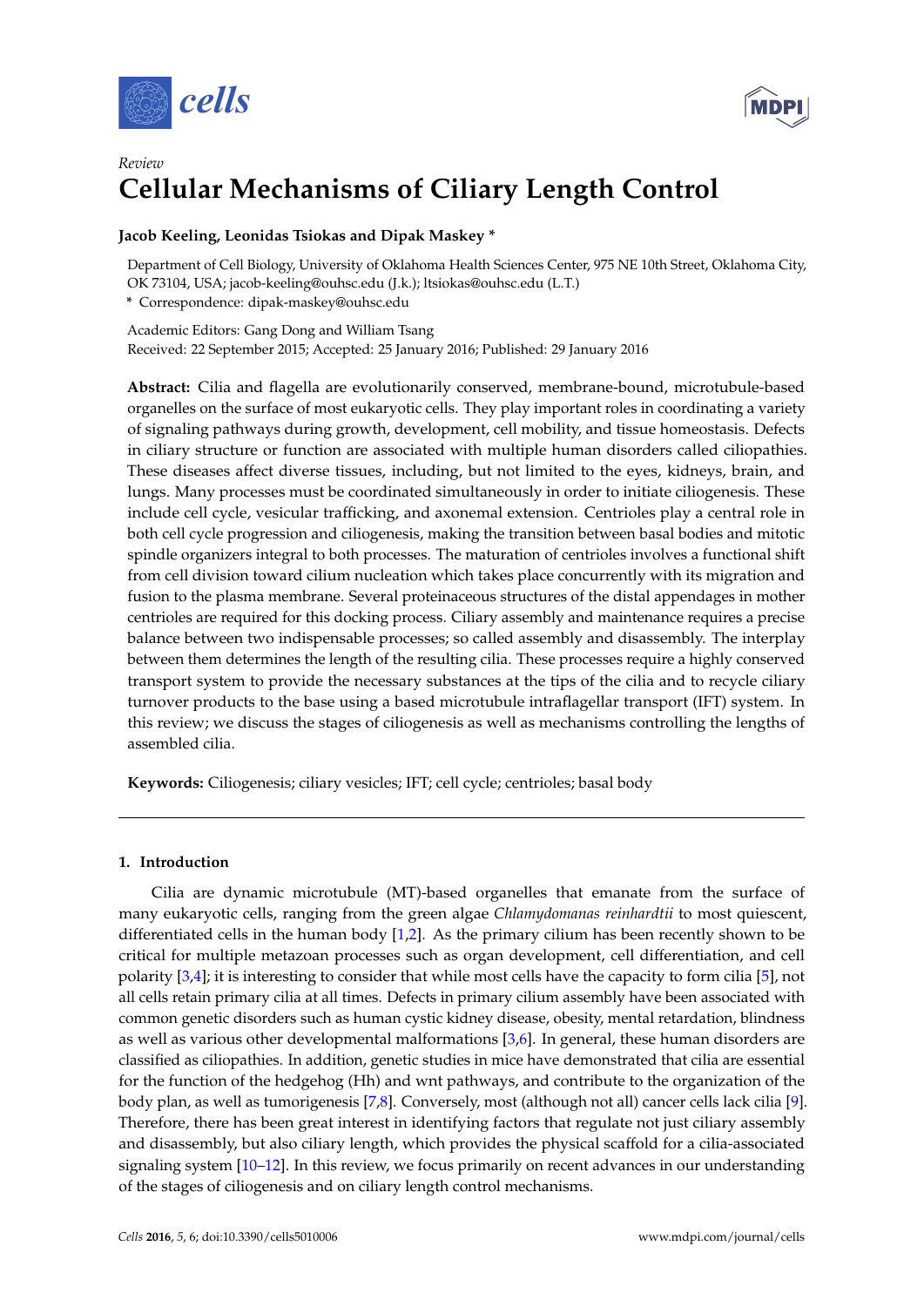to control processes in development and tissue homeostasis [\[13–](#page-11-8)[15\]](#page-11-9). Most motile cilia are built with nine doublet microtubules surrounding a central pair of singlet microtubules (9+2). In some cell types motile cilia can appear as multi-ciliated bundles, such as in the respiratory epithelium. Dynein arms anchored to the outer axoneme of these motile cilia can cause a synchronized sliding of the axonemal microtubules to generate a coordinated beating motion in the same direction as their neighbors which serves to generate directed physical flow such as is utilized for moving mucus in the respiratory tract or cerebrospinal fluid in the central nervous system [\[13\]](#page-11-8). The nodal cilium responsible for establishing left-right asymmetry within the developing embryo is a unique type of motile cilium. These cilia beat in a rotational motion and although this movement is still generated by axonemal dyneins, nodal cilia lack the central pair of microtubules and exist as a (9+0) cilia [\[16\]](#page-11-10). The axoneme of a primary cilium is also composed of only nine outer sets of microtubules as the (9+0) axoneme; however, this cilium lacks the anchored dynein that is responsible for the directional movement seen in its motile cousins [\[13\]](#page-11-8). The primary cilium is solitary and non-motile. It can be found in almost all other mammalian cell types and has essential functions in multiple signaling pathways [\[3,](#page-10-2)[11,](#page-11-11)[13\]](#page-11-8).

**Structure:** The core of the cilium consists of the microtubular axoneme, and the origin of this core structure is a modified centriole, which forms the base of the cilium [\[17–](#page-11-12)[19\]](#page-11-13). In keeping with its location, the name for this organelle once centriolar differentiation is complete is the basal body. During cell division, the centrosome serves as a microtubule-organizing center or spindle pole body [\[20,](#page-11-14)[21\]](#page-11-15). Each centrosome consists of two centrioles embedded in a peri-centriolar matrix (PCM). The older of the two centrioles is referred to as the mature or mother centriole, which carries distal and sub-distal appendages. The younger centriole is referred to as the daughter centriole, and the two centrioles can be distinguished from each other by staining for centrosomal marker proteins [\[22\]](#page-11-16). As cells exit from the cell cycle, the centrosome differentiates into a basal body to initiate the cilia formation [\[17\]](#page-11-12).

Reversible post-translational modification of tubulin protein subunits helps produce functional ciliary microtubules and effects the biochemical properties of the axoneme [\[23\]](#page-11-17). The various post-translational modifications including: acetylation, palmitoylation, tyrosination/detyrosination, glutamylation, and glycylation help to co-regulate ciliary stability and motility [\[23](#page-11-17)[–25\]](#page-11-18). The acetylation of microtubules is the most frequent post-translational modification associated with microtubule stabilization [\[26\]](#page-11-19). However, it is believed that that this modification does not directly increase stability [\[25,](#page-11-18)[27\]](#page-11-20). It has been thought that detyrosination may stabilize the axonemal fiber by removing the tyrosine residue at the C-terminus of tubulin subunits. On the other hand, other modifications such as polyglutamylation and polyglycylation could modulate the recruitment process of proteins to the axoneme, causing indirect changes in the ciliary structure [\[28\]](#page-12-0).

### **3. Cilia and the Cell Cycle**

The formation of the primary cilium is inversely correlated with cell cycle progression. Typically, initiation occurs after a cell has completed mitosis and enters the G0/G1 phase of the cell cycle. Cilia become shorter rapidly as cells progress from G1 to S and are practically invisible in mitosis [\[29,](#page-12-1)[30\]](#page-12-2). It has been proposed that cilia are a negative regulator of the cell cycle because the ciliary basal body competes with mitotic machinery for the use of centrioles. In particular, it is thought that cilia themselves can influence specific stages of the cell cycle, such as the G1 to S transition [\[17\]](#page-11-12) or the M to G1 transition [\[31\]](#page-12-3). Here, we focus on the G1 to S transition. Given the indispensable and transient nature of the organelle, it is not surprising that ciliary assembly and disassembly is precisely coordinated with cell cycle progression. The mechanisms that trigger the cells to enter into the G0/G1 phase probably are intimately linked to the initiation of ciliogenesis. Cilia are not compatible with mitotic spindle formation with the exception of some unicellular organisms and in insect (namely butterfly) spermatogenesis. Thus, cilia must typically be disassembled as cells re-enter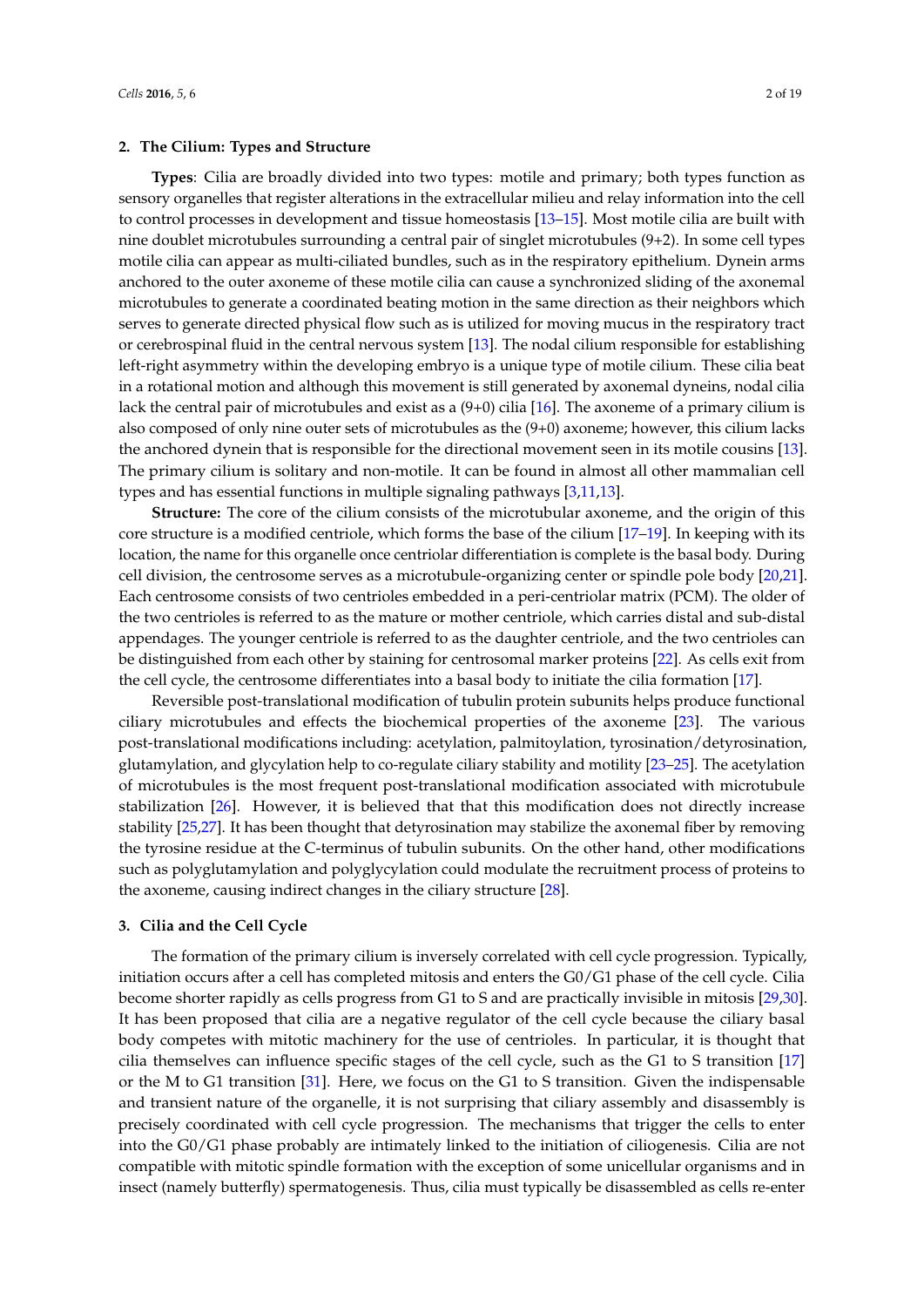the cell cycle [\[17,](#page-11-12)[32\]](#page-12-4). Therefore, it is important to know how ciliary assembly and resorption is able to influence cell cycle re-entry.

Initiation of ciliogenesis is a well-orchestrated process where Golgi-derived ciliary vesicles attach to the distal ends of the mother centriole (Figure [1\)](#page-3-0). This can occur either by vesicle fusion with the basal body en route to the cell surface or by direct contact and fusion of the basal body to the plasma membrane [\[33\]](#page-12-5). If a primary cilium is to be formed, the mother centriole must first differentiate into a basal body. This process is associated with the gain of non-centriolar structures such as the basal foot and the transition fibers needed to anchor the centriole in place and to regulate the contents of the completed cilium after a stable length has been achieved [\[18](#page-11-21)[,34\]](#page-12-6). After the mother centriole has become a fully differentiated basal body, ciliogenesis is then initiated by the migration and docking of the basal body along with its vesicles onto the plasma membrane [\[19\]](#page-11-13).

Upon cell-cycle re-entry, the balance of cilium assembly and disassembly is shifted towards disassembly and ciliary resorption begins [\[30,](#page-12-2)[35\]](#page-12-7). Most of ciliary resorption studies have been conducted in cell culture, where cells were synchronized at G0/G1 by serum starvation and then forced to re-enter the cell cycle using serum or growth factors. At the end of resorption, the basal body is released from the plasma membrane where it once docked allowing the centrioles to once again function as microtubule organizing center (MTOC) during mitosis [\[18,](#page-11-21)[22\]](#page-11-16).

### **4. Programs of Ciliogenesis**

The formation of primary cilia can occur through two distinct pathways, the so-called extracellular and intracellular pathways, depending on the cell [\[36](#page-12-8)[,37\]](#page-12-9). As an example of the extracellular pathway, in epithelial cells of the kidney or lung, the basal body fuses with the apical surface of the plasma membrane. From this point the cilium protrudes directly into the extracellular space as it elongates [\[19,](#page-11-13)[38,](#page-12-10)[39\]](#page-12-11). Conversely, in the intracellular pathway, which can be found in fibroblasts and neuronal precursor cells, the basal body associates with a cytoplasmic vesicle *en route* to the plasma membrane. The cilium begins to grow from this initial vesicle while additional vesicles supply membrane to support the growing axoneme until the vesicular structure comes in contact with and fuses with the plasma membrane (Figure [1\)](#page-3-0) [\[36](#page-12-8)[,37](#page-12-9)[,40\]](#page-12-12). This mechanism of ciliogenesis often results in a ciliary pocket, or ciliary pit in which a portion of the mature cilium rests within a recessed area that would typically be cytoplasmic in a non-ciliated cell. In these instances the basal body is positioned deeper within the cells than is seen in the extracellular mechanism of ciliogenesis. [\[36](#page-12-8)[,37\]](#page-12-9).

Other conditions that have been shown to induce the formation of the primary cilium are starvation by growth factor depleted media and cell confluency [\[41](#page-12-13)[,42\]](#page-12-14), both classically thought to act by forcing the cell into a non-mitotic state. However, some studies have shown that the ciliation due to confluency is also partially due to changes in the actin cytoskeleton. Moreover, it has been shown that when subjected to shear stress, endothelial cells will resorb their cilia [\[43\]](#page-12-15). To add further insight to this finding, Pivatal *et al.* recently demonstratedthat cell spreading and contractile state have a strong influence on the formation of the primary cilium [\[44\]](#page-12-16). Pivatal *et al.* have shown that cells that are highly spread, thus forming a high density of contractile bundles of F-actin are much less likely to form a primary cilium. In contrast to this finding, Boisvieux-Ulrich *et al.* have shown that in quail oviduct organ cultures, treatment with the same F-actin inhibitor used in the Pivatal *et al.* (2010) study (Cytochalasin D) inhibited ciliogenesis by preventing docking of the basal body with the plasma membrane [\[45\]](#page-12-17). Further study is needed to clarify this discrepancy and the role that the actin cytoskeleton plays in ciliogenesis. However, this connection between contractile state and cell spreading is especially interesting when one considers that the Hippo pathway, which is closely correlated with growth and organ size, is activated in the context of a highly spread, highly adherent cell [\[46,](#page-12-18)[47\]](#page-12-19). Indeed, the ciliary protein NPHP4 which is mutated in patients with the kidney disease nephronophthisis is a powerful inhibitor of the Hippo pathway; this protein has also been shown to interact with planar cell polarity proteins aid in the organization of the subapical actin network. [\[48](#page-12-20)[,49\]](#page-12-21).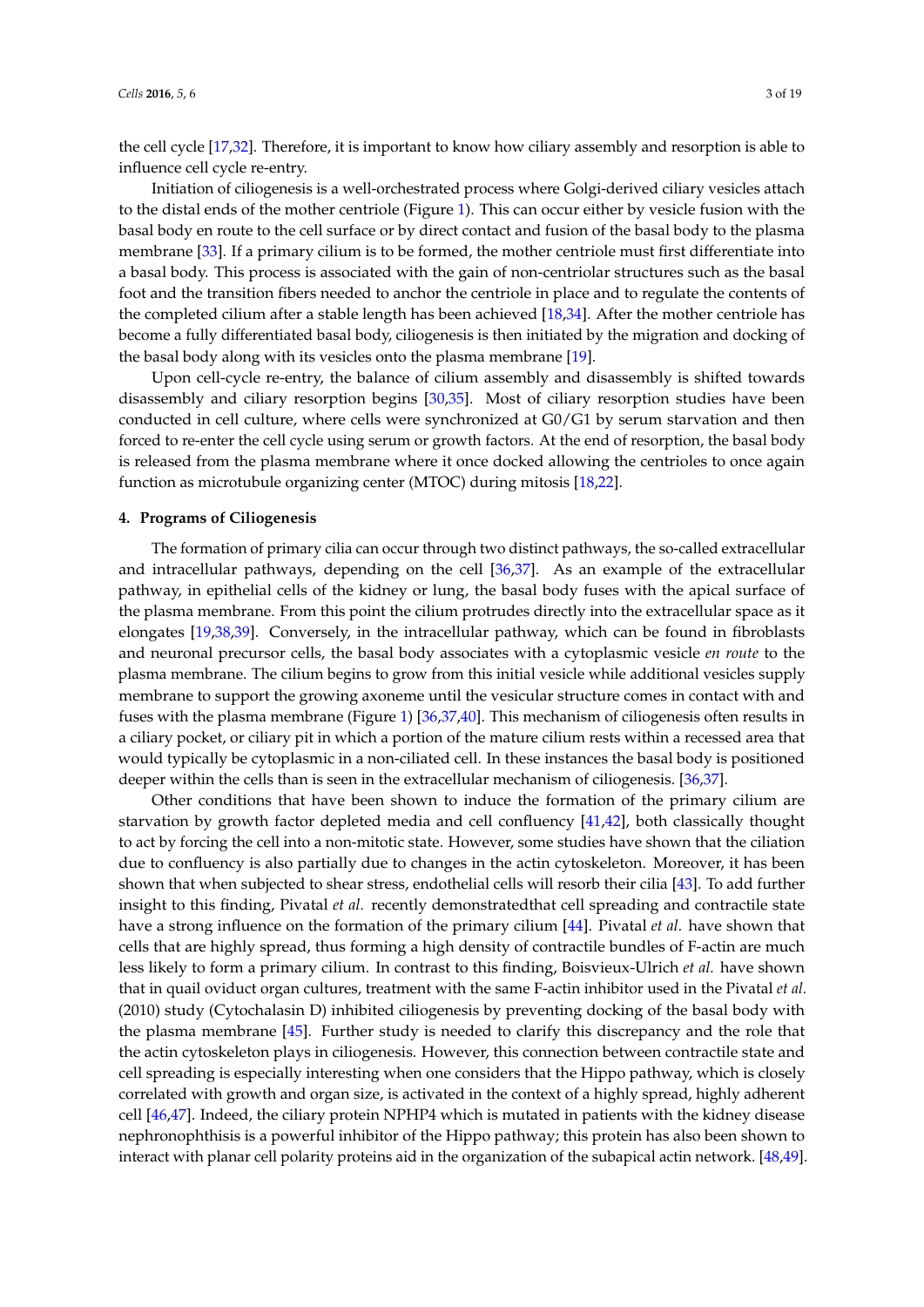It will be interesting to see if other cues for ciliogenesis exist and to further investigate the crosstalk between cilia formation and Hippo pathway activation.

<span id="page-3-0"></span>

**Figure 1**. A schematic of basal body docking and ciliogenesis. As the mother centriole begins its **Figure 1.** A schematic of basal body docking and ciliogenesis. As the mother centriole begins its differentiation and migration to the cell surface it acquires distal appendenges and distal appendage differentiation and migration to the cell surface it acquires distal appendenges and distal appendage vesicles (DAV) from the golgi. Proteins such as EHD1 in conjunction with Rab8 help to expand the vesicles (DAV) from the golgi. Proteins such as EHD1 in conjunction with Rab8 help to expand the DAV into a ciliary vesicle (CV). As ciliogenesis continues the basal body acquires positive regulators DAV into a ciliary vesicle (CV). As ciliogenesis continues the basal body acquires positive regulators of of ciliogenesis and removes negative regulators such as Trichoplein, allowing docking and the ciliogenesis and removes negative regulators such as Trichoplein, allowing docking and the formation<br>Ciliogenesis and removes negative regulators such as Trichoplein, allowing docking and the formation of the transition zone (TZ). Once the basal body docks at the plasma membrane (PM) axonemal extension can take place into the extra-cellular space.

## The distal appendages or transition fibers of the mature basal body have been implicated in the *4.1. Initiation of Ciliary Assembly*

The distal appendages or transition fibers of the mature basal body have been implicated in the attachment process although the complete mechanism of attachment has yet to be elucidated [\[50,](#page-12-22)[51\]](#page-13-0). man process tructural compress meantained compared that  $\frac{1}{2}$ Nigg and colleagues found the centrosomal protein Cep164, a marker for distal appendages, is a major  $\,$ structural component for cilia formation [\[50,](#page-12-22)[52\]](#page-13-1). In addition, Pereira and colleagues demonstrated that Cep164 is an indispensable component for the docking of the vesicles at the mother centriole. Cep164  $\,$ helps to promote the association of ciliary vesicles to the distal appendages by interacting with a small GTPase, Rab8a and its guanine nucleotide exchange factor (GEF), Rabin8 [\[52\]](#page-13-1). These molecules are essential for the vesicular trafficking needed to build a ciliary membrane [\[36,](#page-12-8)[37\]](#page-12-9). Large ciliary vesicles (CV) accumulate in this region and fuse to the newly formed membrane around the elongating axoneme  $\frac{1}{\sqrt{1-\frac{1}{\sqrt{1-\frac{1}{\sqrt{1-\frac{1}{\sqrt{1-\frac{1}{\sqrt{1-\frac{1}{\sqrt{1-\frac{1}{\sqrt{1-\frac{1}{\sqrt{1-\frac{1}{\sqrt{1-\frac{1}{\sqrt{1-\frac{1}{\sqrt{1-\frac{1}{\sqrt{1-\frac{1}{\sqrt{1-\frac{1}{\sqrt{1-\frac{1}{\sqrt{1-\frac{1}{\sqrt{1-\frac{1}{\sqrt{1-\frac{1}{\sqrt{1-\frac{1}{\sqrt{1-\frac{1}{\sqrt{1-\frac{1}{\sqrt{1-\frac{1}{\sqrt{1-\frac{1}{\sqrt{1-\frac{1}{\sqrt{1-\frac{1$ thereby creating a sheath around the cilia  $[33,53]$  $[33,53]$ . This axoneme elongating process continues until the membrane-bound axoneme reaches the cell surface and fuses with the plasma membrane, allowing the cilium to be exposed to the extra-cellular milieu [\[33,](#page-12-5)[36\]](#page-12-8). Cep164-depleted cells accelerate the cell cycle but inhibit overall proliferation. This apparent paradox is due to Cep164 function also being associated with DNA damage-induced replicative stress, apoptosis, and epithelial-to-mesenchymal transition, which could contribute to the pathological mechanisms of the polycystic kidney disease (PKD) or nephronophthisis [\[54\]](#page-13-3).

appendage as  $\mathcal{C}_{\mathcal{A}}$  is required to recruit both Cep89 and SCLT1 is the needed to recruit both Cep89 and SCLT In addition to Cep164, several other transition fiber/distal appendage proteins have been<br>In addition to Cep164, several other transition fiber/distal appendage proteins have been identified, including Cep89 (CCDC123), Cep83 (CCDC41), SCLT1, OFD1, OFD2, and FBF1/Albatross. An elegant study from Tanos *et al.* has revealed an essential hierarchy of distal appendage assembly. Cep83 is required to recruit both Cep89 and SCLT1. SCLT1 is then needed to bring in Cep164 and FBF1 [\[55\]](#page-13-4). This group has also shown that CEP83 is required for the docking process and that its downstream binding partners, while not needed for docking per se, are required for the removal of ciliogenesis inhibitor CP110 and subsequent axoneme extension [\[55\]](#page-13-4). Talpid3 is another centrosomal protein implicated in mediating the interaction between distal centriole appendages and vesicles [\[56](#page-13-5)[,57\]](#page-13-6). Depletion of this protein is sufficient to arrest development of the primary cilium, but there is no clear evidence that Talpid3 promotes or mediates the docking of vesicles to the distal end of the basal body; thus, its function is most likely in some other facet of ciliogenesis [\[56\]](#page-13-5).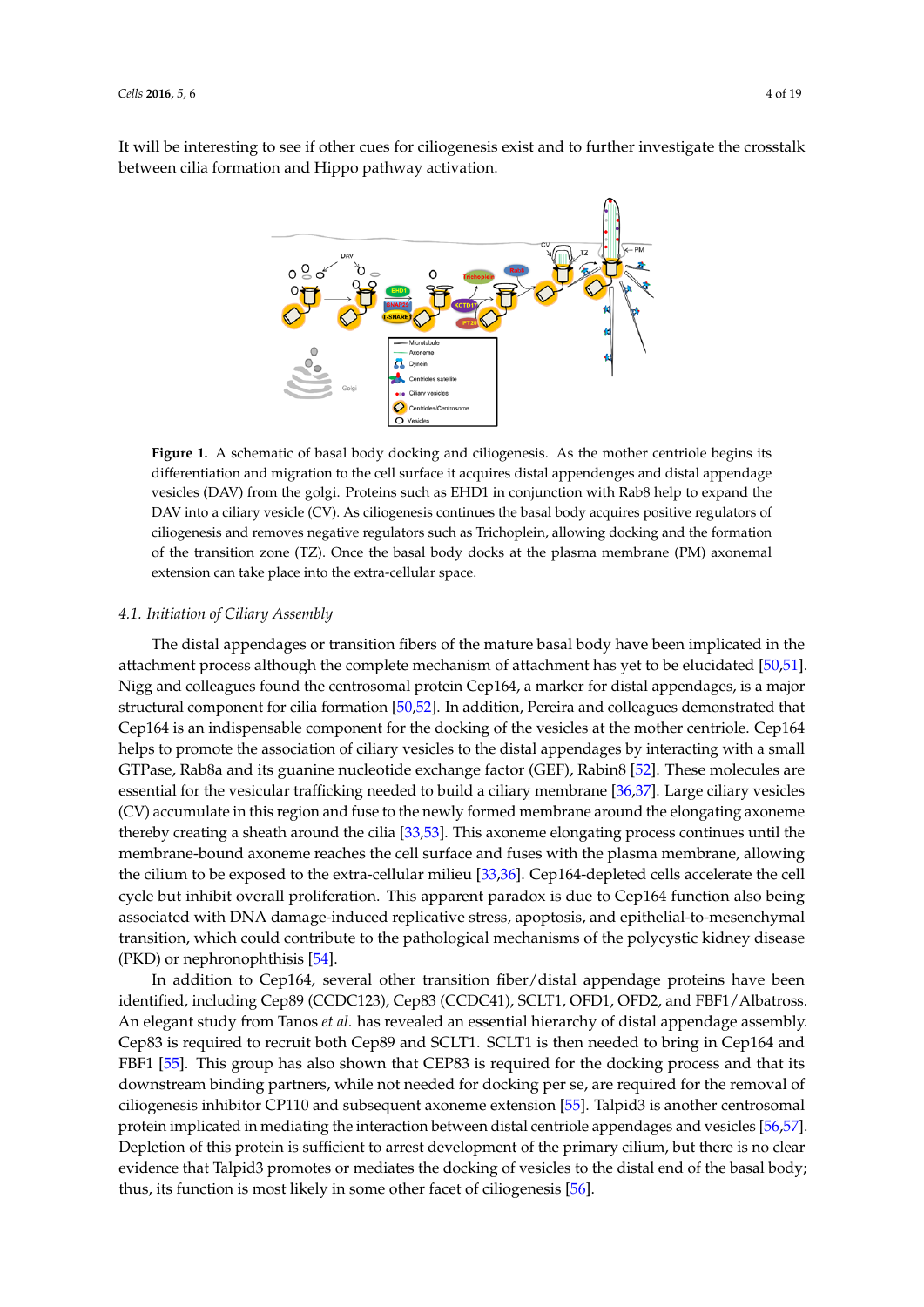After distal appendage formation has been completed, these complexes interact with a post-Golgi vesicle on the mother centriole to form a ciliary vesicle. It has been reported that the small GTPase, Rab8a and its GEF, Rabin8, have an important role in ciliary vesicle formation and extension [\[58\]](#page-13-7). GTP-bound Rab11 interacts with Rab8 to regulate vesicle transport from the *trans*-Golgi network and recycling endosomes during ciliary assembly [\[10](#page-11-6)[,58](#page-13-7)[,59\]](#page-13-8). In addition, Rab8 interacts with the TRAPPII to form complexes that regulate intra-Golgi transport through vesicle tethering [\[59\]](#page-13-8). Ahi1 (or Jouberin), which is mutated in Joubert syndrome, regulates the recruitment of Rab8a to the basal body [\[60](#page-13-9)[,61\]](#page-13-10). In exocytosis, sequential activation of the small G-proteins, Rab11 and Rab8a, has been well documented [\[62\]](#page-13-11). Once activated this complex recruits Sec15 and myosin, a component of the exocyst vesicle and the actin motor protein, respectively. These facilitate tethering and transport during early stages of cilia assembly [\[62–](#page-13-11)[64\]](#page-13-12). During the developmental stage of outer photoreceptor cells, it is believed that Rab8 conjugates with the specific SNARE proteins, syntaxin 3 and SNAP-25 to promote expansion of the ciliary membrane by vesicular fusion [\[65\]](#page-13-13). Recently, membrane shaping proteins EHD1 and EHD3, in association with the Rab-11-Rab8 cascade, have been found to be required for early vesicle-mediated ciliary assembly at the distal appendages [\[53\]](#page-13-2). Finally, several accessary structures are formed subsequent to basal body differentiation and docking, such as the transition zone, rootlets and basal feet that provide structural support to the cilium [\[66\]](#page-13-14). These data suggest that centriole-to-membrane docking mediated by distal appendage proteins may serve as an instructive signal that temporally and spatially regulates cilia initiation.

#### *4.2. Maintenance of Ciliary Length*

Once the basal body has been correctly positioned on the apical surface of the plasma membrane, axonemal extension can take place. Axonemal extension occurs exclusively at the plus ends of the microtubules, with vesicles derived from the Golgi apparatus serving to increase the membrane content of the organelle concurrently with extension [\[19,](#page-11-13)[33\]](#page-12-5). This presents an initial obstacle and opportunity for regulation since protein synthesis occurs within the cytoplasm while access via diffusion has been substantially limited by the basal body docking and subsequent formation of the ciliary transition zone [\[67\]](#page-13-15). Thus, axoneme extension relies on the Intraflagellar Transport (IFT) system with the malarial pathogen *Plasmodium falciparum* serving as one of the only known, although notable, exceptions to this rule [\[68\]](#page-13-16). *Drosophila melanogaster* sperm flagella also seem to be IFT independent. The knock down of the essential ciliary IFT gene IFT88/Polaris results in a loss of cilia on fly sensory cells but no significant change of morphology or function of sperm flagellum [\[69\]](#page-14-0). Although the unique properties of each organism and organelle give intriguing hints as to why these structures may require alternate mechanisms of assembly, they are not be discussed further in this review.

The IFT system is an evolutionarily conserved system that is specialized for transport of proteins into and out of the cilium. Our current understanding of the IFT system is based on extensive experiments carried out in the algae *Chlamydomonas reinhardtii* and subsequently in *C. elegans* [\[70–](#page-14-1)[72\]](#page-14-2). The IFT system consists of two multi-protein complexes, IFT-A and IFT-B, which are made up of approximately two dozen known members in total that travel back and forth within the cilia. These complexes are proposed to form at the basal body before entry into through the transition zone into the cilium proper, and Pericentrin has been shown to be required for the localization of IFT proteins at the cilia base [\[73,](#page-14-3)[74\]](#page-14-4). Although these complexes are thought to travel together, different members of each complex have been proposed to serve broadly distinct roles. IFT-B is classically associated with anterograde transport of ciliary precursors as demonstrated by a number of studies where mutants of IFT-B were shown to have defective or eliminated ciliogenesis [\[75\]](#page-14-5). IFT-A has been shown to be involved in the retrograde transport and recycling of ciliary components. One of the earliest experiments demonstrating retrograde transport in IFT-A was done via a temperature sensitive assay in *Chlamydomonas* where some IFT-A knock outs result in a broadly similar constellation of ciliary defects of bulged membranes combined with defective retrograde transport velocities and frequencies [\[76\]](#page-14-6). However, in support of the complexes traveling in tandem, it has been shown that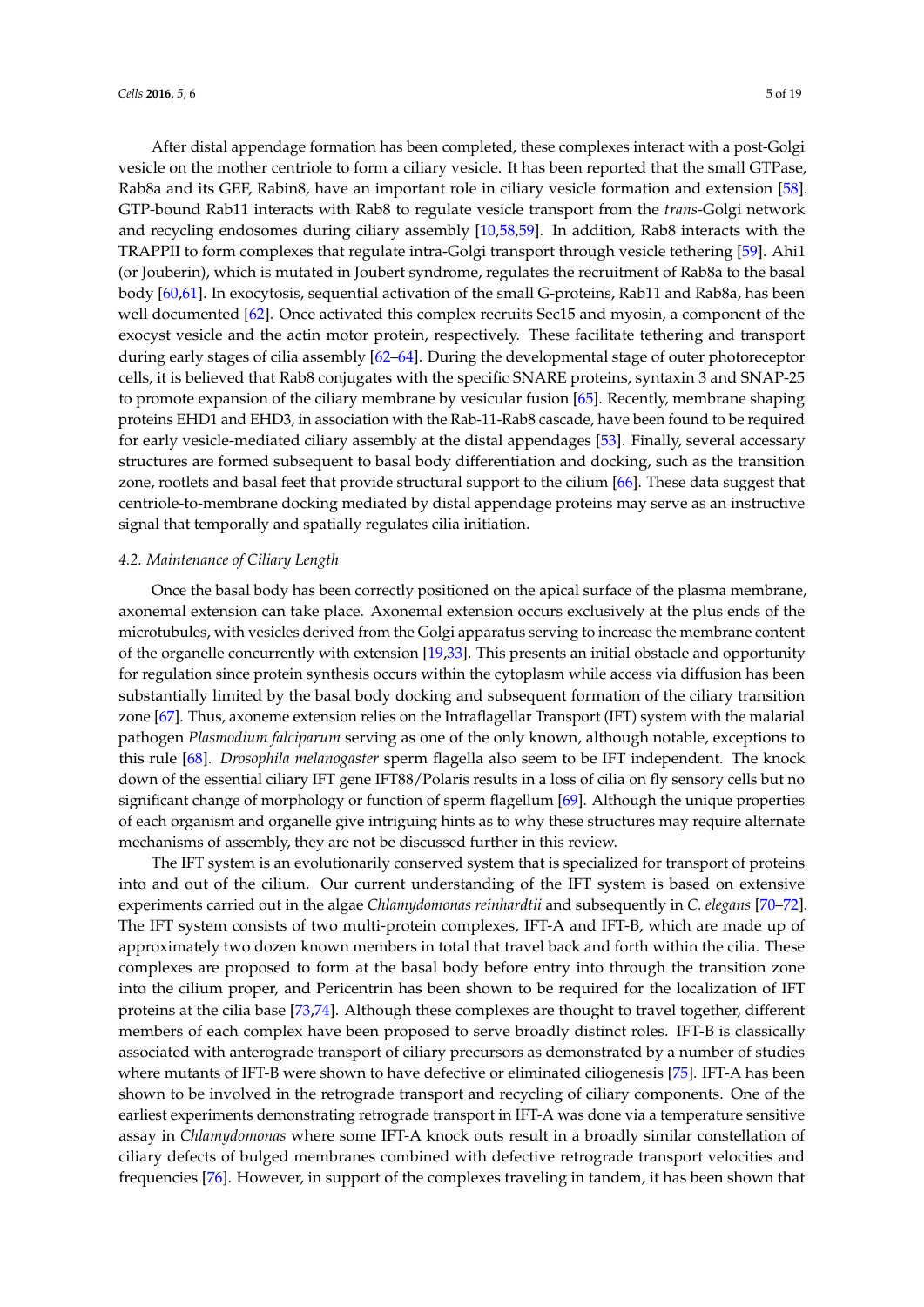Kinesin-2, the classic anterograde motor, physically binds to and carries complex A to the tip of the cilium. This was found by disruption of the BBSome in *C. elegans* which causes a species specific separation of the two complexes within the cilia [\[77\]](#page-14-7). There are, as always, notable exceptions to this rule with some membrane proteins such as Arl13b and Smo showing reduced ciliary transport in the absence of the IFT-A protein IFT144 [\[78\]](#page-14-8). Also the IFT-B proteins IFT25 and IFT27 have had demonstrated roles in the ciliary export of the hedgehog components Smo and Ptch1 [\[79](#page-14-9)[,80\]](#page-14-10). However as both the complexes do recycle up and down the cilium together it is certainly not impossible for proteins in either complex to function in both facets of transport, thus it may be more proper to refer to anterograde and retrograde complexes rather than A or B subunits.

The cargoes and binding sites of these complexes are currently being investigated, and protein-protein interaction experiments are aided by screens for proteins that exhibit IFT-like transport velocities through the cilium. For instance, as it pertains to ciliary length, tubulin has been shown to have direct binding affinity to IFT81 and IFT74 [\[81\]](#page-14-11). Although there are several ciliary proteins that can be screened in this way, there are also numerous proteins, including tubulin, that appear to move into and through the cilium by diffusion and it has been shown that cargo from the anterograde complex is progressively unloaded and re-loaded throughout the journey up the axoneme [\[67](#page-13-15)[,82](#page-14-12)[,83\]](#page-14-13). These alternatives add interesting wrinkles and make the matter of ciliary protein transport more complex to study.

The active anterograde complex is carried to the ciliary tip by the plus end directed motor Kinesin 2. Kinesin 2 exists in two major forms, heterotrimeric and homodimeric Kinesin 2. Heterotrimeric Kinesin 2 forms a complex with two motor subunits and an accessory protein known fittingly as Kinesin Associated Protein 3 (KAP3) [\[84\]](#page-14-14). Heterotrimeric Kinesin 2 is necessary for ciliogenesis in most organisms with the exception of *C. elegans* where the function of homodimeric Kinesin 2, known as OSM-3 in worms, is sufficient to allow ciliation [\[85\]](#page-14-15). Thus there may be some observations made in the nematode that may not necessarily apply to other eukaryotic systems due to *C. elegans* specific functions or redundancies. Once the complexes have reached the tip of the cilium, the anterograde complex presumably becomes inactive, unloads its cargo and subsequently the retrograde complex becomes active and carries the complexes back to the basal body by Dynein 2 along with any cargo that is to be exported from the cilium [\[86\]](#page-14-16).

In experiments where the primary cilium is allowed to develop normally and then members of the anterograde IFT are knocked down, cilia have been observed to progressively shorten. Interestingly enough, it seems that the constant rate of cilia disassembly may not be spontaneous, instead relying on the activity of another kinesin. In the protozoa *Leishmania major*, Kinesin 13, which has a recognized microtubule depolymerizing ability, was shown to localize to the tip of the flagellum during ciliation and overexpression or knock-down of the protein produced shortened or lengthened cilia, respectively [\[87\]](#page-14-17). Kif24 in RPE cells, a kinesin-13 family protein with microtubule-depolymerizing activities, seems to work in a similar fashion [\[88\]](#page-14-18). This idea of an active depolymerizing agent is strengthened by data showing that sperm flagella lack typical IFT for maintenance and yet retain their steady state axoneme much longer temporally than is seen in IFT knock downs of the primary cilium [\[89\]](#page-15-0). However, it is important to remain aware that sperm may also be subject to additional stabilization mechanisms that may be incompatible with diploid cells that may, at some point, choose to re-enter the cell cycle.

### *4.3. Regulators of Ciliogenesis*

A set of robust regulatory control mechanisms is required in order to suppress the untimely conversion of the mother centrioles into basal bodies in dividing cells. This effect can be achieved through recruitment of positive regulators and destruction of negative regulators of ciliogenesis in earlier stages of basal body conversion (Figure [1\)](#page-3-0). Positive regulators of ciliogenesis should remain at high levels throughout ciliogenesis and negative regulators of ciliogenesis should remain low or be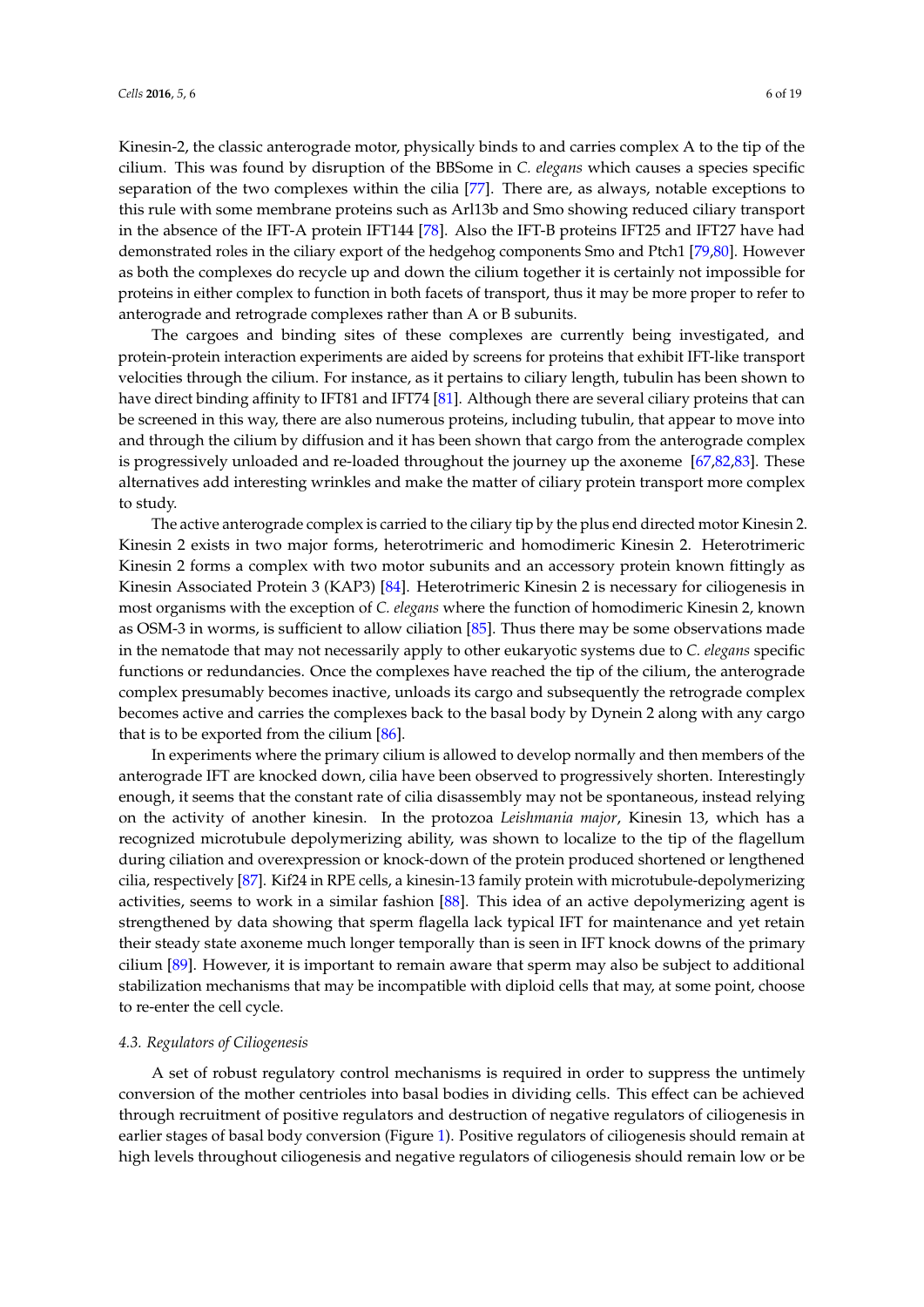eliminated during the stages of ciliogenesis and ciliary maintenance [\[18](#page-11-21)[,35\]](#page-12-7). Research into this area has revealed several key proteins as these regulators.

### 4.3.1. CP110 Destruction/Dislocation by TTBK2 and MARK4

CP110 is localized to the distal ends of centrioles, forming a "cap" above the growing microtubules that inhibits microtubule growth [\[90\]](#page-15-1), suggesting that CP110 acts as a negative regulator of cilia formation, and its abundance is associated with decreased cilia assembly by blocking centriole elongation [\[91,](#page-15-2)[92\]](#page-15-3). Kobayayashi *et al.* have shown that Kif24 interacts with CP110 and Cep97 and localizes to mother centrioles. Depletion of Kif24 in cycling cells leads to disappearance of CP110 from mother centrioles and subsequently to aberrant cilia formation. However, this did not promote the growth of abnormally long centrioles, unlike depletion of CP110 and Cep97 [\[88\]](#page-14-18) suggesting that Kif24 specifically remodels centriolar microtubules without significantly altering cytoplasmic microtubules. CP110 also associates with Cep290 and Cep104 [\[93](#page-15-4)[,94\]](#page-15-5). It has been shown that CP110 restrains Cep290 from promoting the early stages of ciliogenesis in proliferating cells. However, once a cell exits from the cell cycle, the loss of the CP110 protein releases Cep290 from inhibition [\[92\]](#page-15-3). It has been shown that CP110 stability is regulated by Cep97. Before ciliation, CP110 and Cep97 must be eliminated from the maternal centrioles [\[91\]](#page-15-2). It has been demonstrated that two kinases, Tau tubulin kinase 2 (TTBK2) and microtubule-associated protein/microtubule affinity regulating kinase 4 (MARK4) are involved in the initiation of ciliogenesis by excluding CP110 from mother centrioles [\[95\]](#page-15-6). Anderson's group demonstrated that TTBK2, a spinocerebellar ataxia-associated protein, acts at the distal ends of the basal body, promoting removal of CP110 and recruitment of IFT proteins, which then build the ciliary axoneme [\[96\]](#page-15-7). In response to cell-cycle exit, TTBK2 is recruited to the mother centriole preceding the removal of CP110 to initiate the ciliogenesis. TTBK2 may phosphorylate one or more proteins of the CP110/Cep97/Cep290/Kif24 cilia-suppression pathway. Furthermore, MARK4, a Ser/Thr kinase, acts as positive regulator of ciliary assembly [\[88](#page-14-18)[,92,](#page-15-3)[95\]](#page-15-6). MARK4-depleted cells impair the elimination of the CP110-Cep97 complex from basal bodies, and consequently, elongation of the axoneme fails to occur [\[95\]](#page-15-6). However, basal body attachment to ciliary vesicles was not impaired in MARK4-depleted cells [\[95](#page-15-6)[,97\]](#page-15-8). The precise molecular mechanisms of the removal of CP110 by TTBK2 and MARK4 remain still unclear.

## 4.3.2. Trichoplein is Degraded by CRL3<sup>KCTD17</sup>

Besides CP110, several additional proteins are likely negative regulators of ciliogenesis. For example, Trichoplein, which is localized at sub-distal/medial zone of both mother and daughter centrioles and activates centriolar Aurora-A kinase in the cycling cell [\[98\]](#page-15-9). Trichoplein disappears from mother centrioles during ciliogenesis, whereas overexpression blocks ciliogenesis, suggesting that trichoplein is a negative regulator of this process [\[98\]](#page-15-9). Degradation of trichoplein takes place through the action of the Ubiquitin-proteasome system (UPS) at an early stage of ciliogenesis via the activity of E3 complex CRL3-KCTD17 [\[99\]](#page-15-10).

#### 4.3.3. Ofd1 is Removed by Autophagy

It has been shown that Oral-facial-digital syndrome 1 (OFD1), acts at the distal centrioles to build distal appendages, recruit IFT88, stabilize centriolar microtubules, and is required for primary cilia formation [\[100](#page-15-11)[,101\]](#page-15-12). Ofd1 localizes to centriolar satellites, interacting with PCM1, Cep290, and Bardet-Biedl syndrome 4 (BBS4) [\[102\]](#page-15-13). Ofd1 is involved in centriole length control by recruitment of BBS4 to cilia [\[100\]](#page-15-11). Ofd1 is removed from centriolar satellites through selective autophagy that can be induced during serum starvation. As a result, longer cilia are formed under this condition [\[103\]](#page-15-14). Therefore, Ofd1 at centriolar satellites has a crucial role for the suppression of ciliogenesis whereas Ofd1 at centrioles is necessary for ciliogenesis [\[103\]](#page-15-14).

The proteins which are involved in recruitment and formation of basal body appendages are required for ciliogenesis. For example, Outer dense fiber protein 2 (ODF2) has been shown to be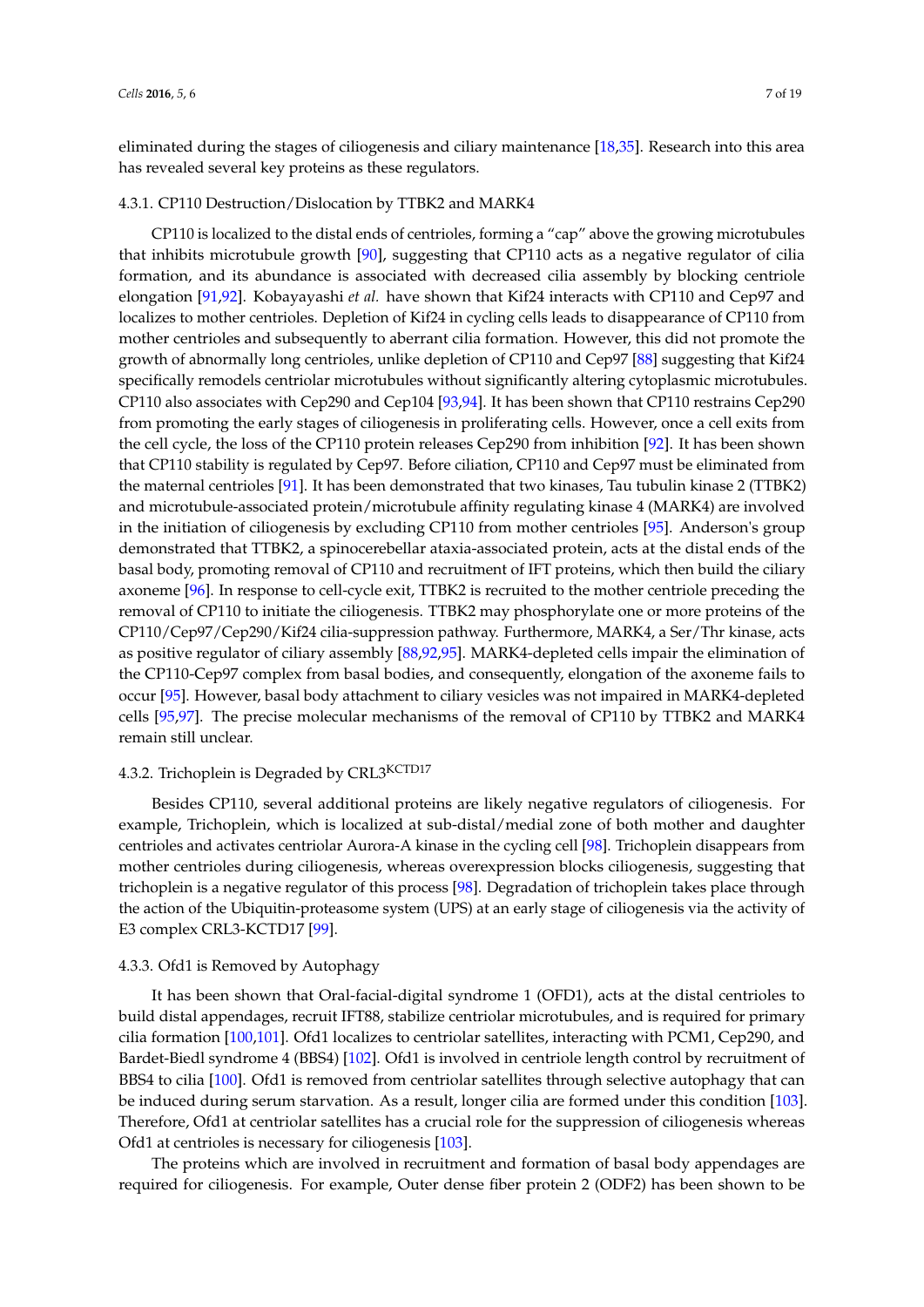required for distal and sub-distal appendages and for ciliogenesis in mouse cells [\[97\]](#page-15-8). However, the mechanistic roles for these proteins are not known. These data suggest that the proper formation of distal ends and correct regulation of centriolar length are important for efficient cilia assembly [\[18\]](#page-11-21). These mechanisms seem to impact different stages of ciliogenesis in a complementary fashion allowing for proper cilium biogenesis and function.

Despite these developments, important molecular mechanisms involved in the initiation of cilia formation still remain unknown. For example, it is not known how distal appendages are anchored to ciliary vesicles or the plasma membrane and how positive and negative regulators are recruited and eliminated at the onset of basal body formation at earlier stages of ciliogenesis. More work into this area should help shed some light on these mysteries.

### **5. Ciliary Length Control Mechanisms**

Given the fact that if anterograde IFT is inhibited cilia resorb at a constant rate [\[104\]](#page-15-15), subunits coming off must always match subunits being added, thus achieving a state of "dynamic stability" [\[104,](#page-15-15)[105\]](#page-15-16). There are multiple steps where this regulation could occur by mechanisms that are incompletely understood. This control could take place at the transcriptional level. Although this has not been strictly related to steady state length control, increased transcription of the dynein 2 subunit DYNC2H1 is associated with ciliary disassembly in sea urchin [\[106\]](#page-15-17). Another step where regulation could occur is the transport and entry of IFT complexes and precursors into the cilium. In ciliated cells, it has been proposed that IFT molecules are the main regulators of ciliary growth. In the flagella of C*hlamydomonas* it has been shown that accumulation or increased activity of the anterograde IFT complex leads to further elongation of the cilia, whereas a decrease in the mobility of the these complexes leads to the generation of shorter cilia [\[105](#page-15-16)[,107\]](#page-15-18). A similar observation has been recapitulated in mammalian cells, where increasing the mobility of the anterograde IFT complex, as measured by IFT88 velocities, generated longer cilia [\[108\]](#page-15-19). In this study cilia were found to lengthen with either calcium release inhibition or chemical stimulation of cAMP. These changes in length are believed to be upstream of PKA activation. It has been shown that ablation of Tctex-1, a putative component of the IFT-associated dynein, also produces longer cilia [\[109\]](#page-15-20). Finally, over-production of soluble tubulin, the building block of axoneme, leads to increased ciliary length, whereas limiting the supply of tubulin by treating the cells with microtubule stabilizing drug taxol leads to shortened cilia or no cilia at all [\[110](#page-16-0)[,111\]](#page-16-1).

The BBSome has been commonly implicated in ciliogenesis, with defects in BBSome components resulting in IFT and morphological defects of the cilium of *C. Elegans.* In these animals, disruption of bbs-1 bbs-7 and bbs-8 causes a separation of the A and B complexes with Kinesin-2 remaining attached to IFT-A while IFT-B is carried upwards by OSM-3 [\[85,](#page-14-15)[112](#page-16-2)[,113\]](#page-16-3). In other systems such as the mouse, the structural defects seem to be much more milder or absent in primary cilia. However, a lengthened and bulged appearance in motile ependymal cilia and defects in sperm flagellar assembly have been reported. Apparent defects in the gating of some membrane proteins such as SSTR3 and MCHR1, and defective export of others such as Ptch1 and Smo are more consistent in primary cilia BBSome mutants. Thus this seems to be a more likely mechanism of action by which the BSSome acts within primary cilia of other eukaryotes [\[80](#page-14-10)[,114–](#page-16-4)[117\]](#page-16-5). Phosphorylation patterns produced on Kinesin 2 by various kinases have been shown to affect Kinesin motor activity and thus anterograde IFT activity. The MAP kinases and GSK-3β have been shown to have regulatory roles in ciliary length [\[118–](#page-16-6)[120\]](#page-16-7). Post-translational modifications of tubulin in the axoneme are also potential candidates for length regulation. Polyglutamylation and detyrosination have been shown to affect the motor function of Kinesin 2 [\[121](#page-16-8)[,122\]](#page-16-9). Kif7 has recently been reported to localize to the ciliary tip and to modulate hedgehog signaling at least partially by inducing tubulin depolymerization [\[12\]](#page-11-7). When one includes these numerous observations with the aforementioned flagellar tip disassembly protein, Kinesin 13 [\[87\]](#page-14-17), it seems likely that the cell can exercise much better control over the final length of the cilia than by simply letting monomer concentrations determine the polymer kinetics of such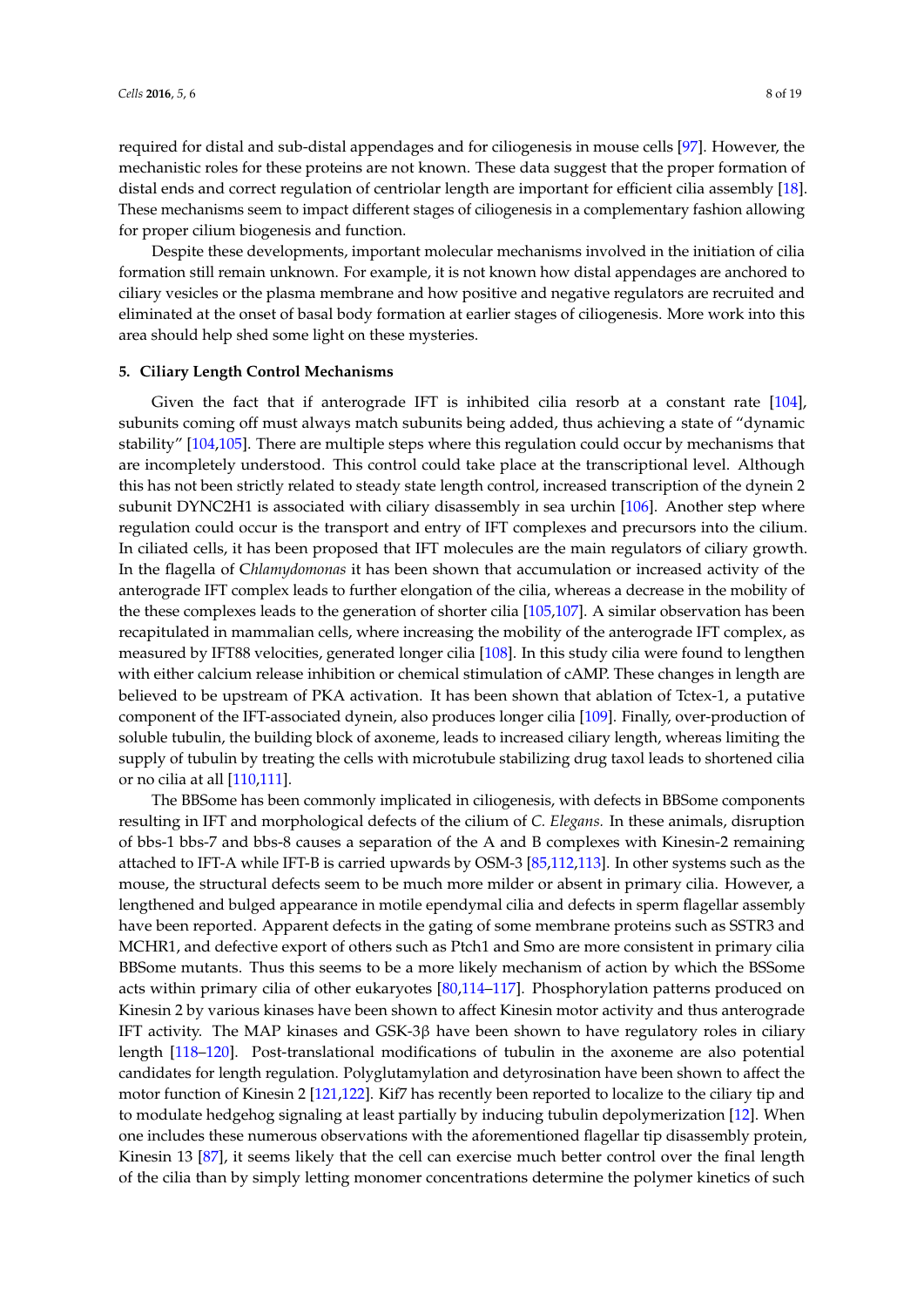an important structure. The fact that different cell types within an organism and between different species have varying average primary cilia lengths gives credence to the idea of a vast multi-factorial regulation process that is active in one degree or another in different contexts throughout different <sup>C</sup><sub>cells</sub>. One major question still open to the field and relevant to this discussion is what overarching environmental and cellular cues might cause the cell to extend or contract these antennae.

### *5.1. Nde1 is Regulated by CDK5-SCF<sup><i>fbw7*</sup></sup>

It has been demonstrated that the mother centrosomal protein Nde1, Nuclear Distribution gene E homologue 1, is a negative regulator of ciliary length [\[123\]](#page-16-10). Cells depleted of Nde1 have *5.1. Nde1 is Regulated by CDK5‐SCFfbw7* longer cilia and exhibit a delay in cell cycle re-entry that correlates with increased ciliary length. Overexpression of Nde1 shortens the ciliary length through its association with the dynein light chain protein, DYNLL1/LC8. In addition, simultaneous depletion of IFT88 or IFT20 suppresses cilia formation and reverses the effect of Nde1 depletion on the rate of cell cycle re-entry suggesting that Nde1 affects cell cycle re-entry through cilia [\[123\]](#page-16-10). Maskey *et al.* have identified F-box and WD40 repeat domain-containing 7 (Fbwx7) as a E3 ubiquitin ligase that mediates the destruction of Nde1 and maintains low levels of Nde1 at G1/G0 phase of cell cycle, allowing these cells to form proper and fully repeat domain and the contained the contained process of the state of the destruction of the destruction of the<br>functional cilia. Maskey *et al.* have demonstrated that NDE1 is phosphorylated by CDK5, a kinase active in G1/G0, priming NDE1 for recognition by the FBW7 E3 ubiquitin ligase, and subsequently targeting it for degradation by the Ubiquitin-proteasome system [\[124\]](#page-16-11). SCF<sup>Fbw7</sup> is a tumor suppressor protein which targets several proteins such as c-Myc, Notch1, c-Jun and cyclin E, for destruction and is involved in the maintenance of normal stem cells and cancer initiating cells [\[125](#page-16-12)[,126\]](#page-16-13). These data suggest that the CDK5-SCF<sup>Fbw7</sup>-Nde1 pathway is not only important for the regulation of ciliary length by cell cycle but also critical for crosstalk between cilia and the cell cycle in normal and cancer stem cells. and that maskey *come have demonstrated that TODT* is phosphoryiated by CDRs, a k  $r_{\rm c}$  corregulation of cycle but also critical for critical for critical for critical for critical for critical for crosstalk between cities and the cell cycle cycle cycle cycle cycle cycle cycle cycle cycle cycle cycl  $\sum_{i=1}^{n}$ 

## *5.2. APC in Ciliogenesis 5.2. APC in Ciliogenesis*

<span id="page-8-0"></span>The Anaphase Promoting Complex (APC), a key E3 ubiquitin ligase required at the onset of The Anaphase Promoting Complex (APC), a key E3 ubiquitin ligase required at the onset of anaphase, localizes to the basal body and has an important role in regulating ciliary polarity [\[127\]](#page-16-14). anaphase, localizes to the basal body and has an important role in regulating ciliary polarity [127]. Kirschner and co-workers found that after serum stimulation, the activity of APC<sup>cdc20</sup> is required for proper maintenance of ciliary length as well as for the timely resorption of cilium [\[128\]](#page-16-15). They have proper maintenance of ciliary length as well as for the timely resorption of cilium [128]. They have demonstrated that APC<sup>cdc20</sup> regulates the stability of axonemal microtubules through targeting Nek1 (Figure [2\)](#page-8-0) for ubiquitin-mediated proteolysis [\[128\]](#page-16-15). In contrast, BUBR1-dependent Cdc20 degradation (Figure 2) for ubiquitin‐mediated proteolysis [128]. In contrast, BUBR1‐dependent Cdc20 in G0 phase cells plays an important role in the maintenance of APC<sup>CDH1</sup> activity which promotes the assembly of primary cilia [\[129\]](#page-16-16). However, how these activities occur needs to be investigated. provide the assembly of proportion the mail term and the contract  $\alpha$  activity which promote



**Figure 2.** An illustration of molecular mechanisms of primary cilia disassembly (along the side) in **Figure 2.** An illustration of molecular mechanisms of primary cilia disassembly (along the side) in mammalian cells and possible ciliary length control mechanisms (lower portion). mammalian cells and possible ciliary length control mechanisms (lower portion).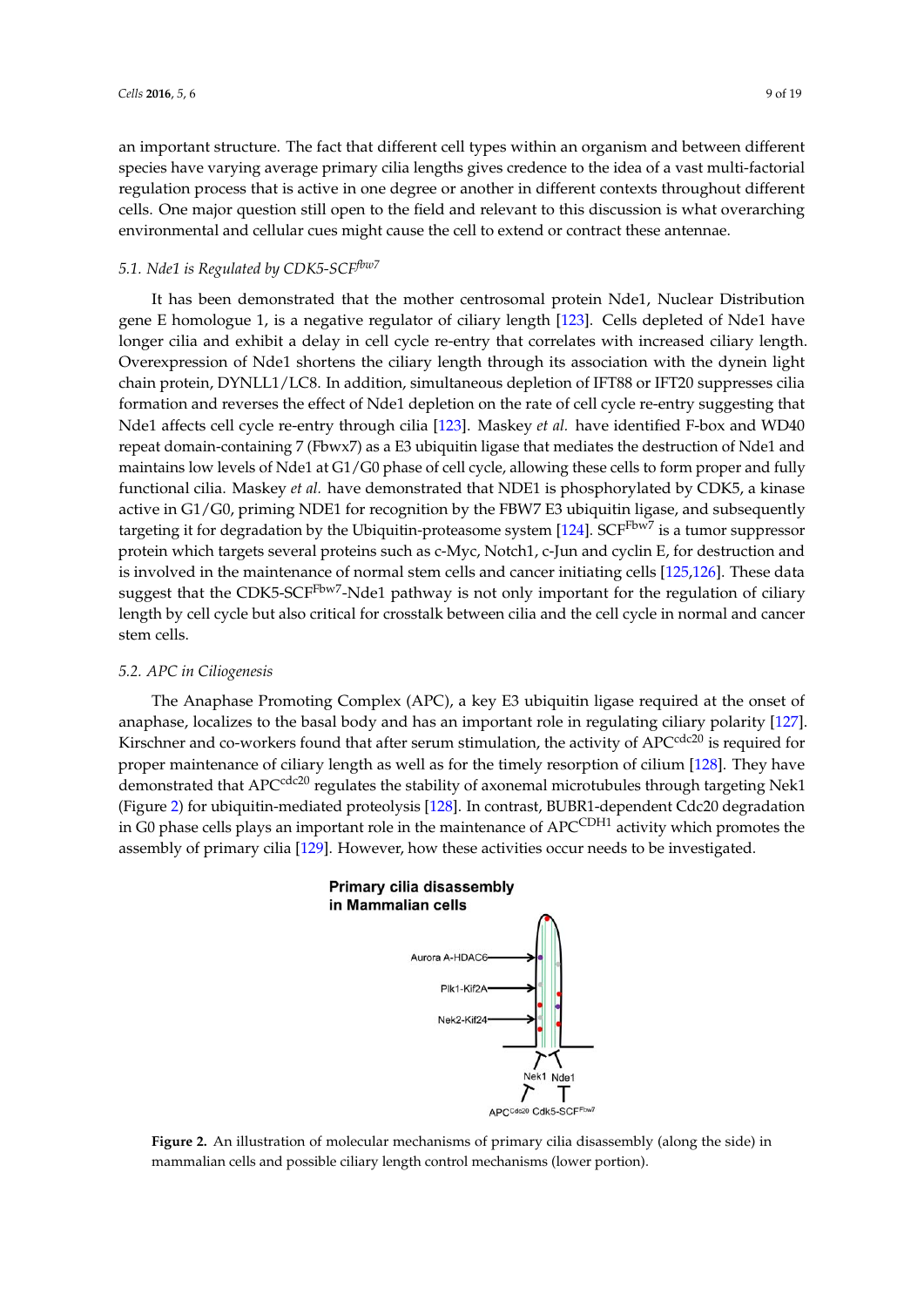#### *5.3. Arf and Arl Members in Length Control*

Several members of the Arf (ADP-ribosylation factor)/Arl (Arf-like)- family small GTPases, including Arf4, Arl3, Arl6 and Arl13b have cilium-associated functions [\[130](#page-17-0)[–132\]](#page-17-1). Arf4 acts via trafficking to the cilliary base, Arl3 and Arl13b are ciliary proteins with links to IFT [\[116,](#page-16-17)[133,](#page-17-2)[134\]](#page-17-3). Arl13b localizes in cilia and regulates ciliary length. It has been shown that loss of Arl13b led to shortened cilia and reduced number of cilia *in vitro*, whereas overexpression of Arl13b caused increased ciliary length suggesting that Arl13b has an important role in ciliary length control [\[135\]](#page-17-4). The authors have proposed that Arl13b works in a similar manner to the GTPase Arl6 which recruits trafficking proteins of the Bardet-Biedl syndrome complex to the cilium and regulates ciliary length [\[116,](#page-16-17)[136\]](#page-17-5). The mammalian orthologue of Arl13b in *C. elegans*, Arl13, seems to stabilize IFT [\[137](#page-17-6)[,138\]](#page-17-7). In the work by Cevik *et al.* [\[138\]](#page-17-7), an in frame deletion of amino acids 169-342 of this protein showed delayed dye filling, disrupted cilia structure, and abnormal ciliary accumulation the PKD2 protein. However, further work by Larkins *et al.* show that the mammalian version of the protein, when knocked down, did not seem to affect IFT via IFT88 imaging [\[135\]](#page-17-4). However, these data are particularly difficult to interpret as the truncated worm protein may have attained some unexpected dominant negative effects and in the knock down assay some residual Arl31b remained in the cells. Extrapolation from worm to mammalian systems is made even more difficult due to the fundamental differences in the IFT trains. This being said, mammalian cells do show an abnormal accumulation of the hedgehog activator Smo. So there does seem to be a consistent effect at least in the gating of proteins into or out of the cilium.

### **6. Cilia Disassembly**

When a ciliated cell commits to re-entering the cell cycle or undergoes some form of stress such as sheer stress, cilia must be resorbed so the cell can separate and relocate the mother and daughter centrioles to opposite poles of the cell cortex for mitosis. Before the basal bodies can uproot themselves from the apical surface of the cell, the cilium must first be resorbed [\[21,](#page-11-15)[139\]](#page-17-8). Most of ciliary resorption studies have been conducted in cell culture, where cells were synchronized at G0/G1 by serum starvation and then allowed to synchronously re-enter the cell cycle using serum or growth factors [\[30\]](#page-12-2). It has been shown that growth factor stimulation under these conditions triggers sequential activation of several proteins involved with cilia resorption, including Human Enhancer of Filamentation 1 (HEF1), Aurora A kinase, Pitchfork (Pifo), and Tctex-1 [\[140–](#page-17-9)[142\]](#page-17-10). Pugacheva *et al.* have shown that growth factor stimulation of serum-deprived cells induces activation of HEF1 and Aurora A kinase. Thereafter, Aurora A activates histone deacetylase 6 (HDAC6), resulting in deacetylation of axonemal microtubules, facilitating ciliary resorption. Inhibition of Aurora A kinase or HEF1 blocks cilia disassembly, whereas this process is accelerated when constitutively active variants of these proteins are expressed [\[140\]](#page-17-9). In addition to HEF1, Pitchfork (Pifo), which is specifically expressed at the basal body in embryonic node, interacts with Aurora A and facilitates cilia disassembly [\[141\]](#page-17-11). Moreover, Polo-like kinase 1 (Plk1) may directly phosphorylate HDAC6, stabilizing HEF1 and facilitating cilia disassembly [\[143\]](#page-17-12). In *Chlamydomonas*, phosphorylation of aurora-like kinase (CALK) is used as a marker of flagellar length in both assembly and disassembly process [\[144\]](#page-17-13). (Figure [2\)](#page-8-0) Tctex-1, when phosphorylated at T94, is shown to be enriched in the transition zones during ciliary resorption and disassembly. Phospho-mimetics of this protein are shown to increase the proportion of actively cycling cells and knock down of this protein causes a decrease in cellular division that can be rescued via artificial knock down of the primary cilium, thus strengthening the observation that Tctex-1 mediates an effect on the cell cycle through the cilium [\[142\]](#page-17-10).

Besides *pifo*, a mutation in Inositol polyphosphate-5-phosphatase E (INPP5E) has been reported in patients with Joubert syndrome. INPP5E is localized at the cilia, and is involved in ciliary disassembly [\[145,](#page-17-14)[146\]](#page-17-15). Inactivation of *INPP5E* in mice shows multiorgan disorders associated with structural defects of the primary cilium. However, the percentage of ciliated cells and ciliary length of ciliated cells are not affected in INPP5E- depleted cells suggesting that the INPP5E levels in the ciliary pool maintain an appropriate balance of phospholipids. However, mutations in this protein show that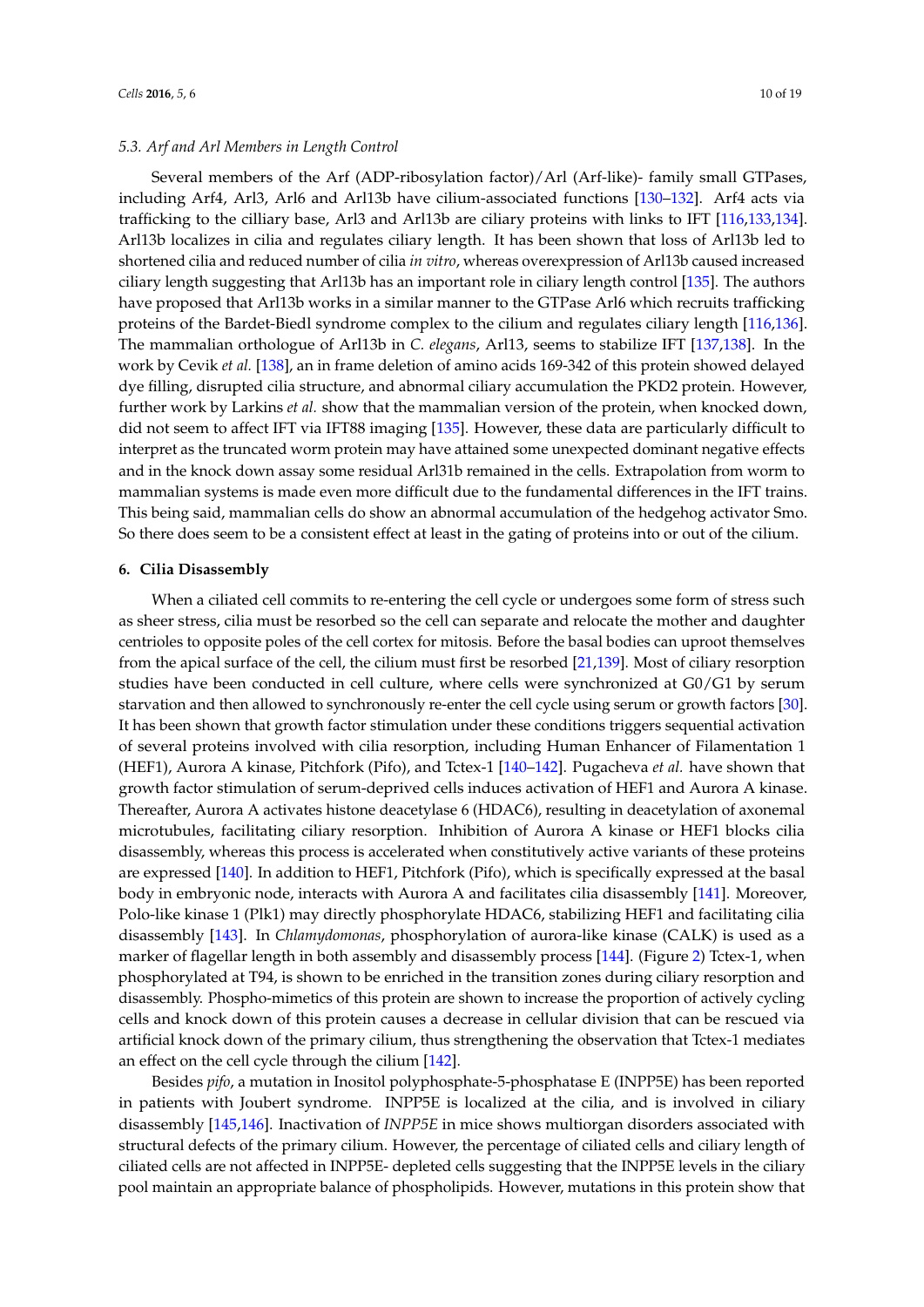any disturbances of this lipid balance could potentially lead to acceleration of ciliary resorption and cell cycle re-entry in response to mitogenic stimuli [\[145](#page-17-14)[,146\]](#page-17-15). More work is needed to better characterize and differentiate the roles of this protein in cilia maintenance and signaling.

It was observed that following cell division, *C. reinhardtii* leaves flagellar fragments lodged in the cell wall. This led to the question of whether ciliary resorption is actually the sole cause of basal body disassociation from the plasma membrane during mitosis. The protein responsible for this severing was shown to be katanin and it has been shown in algae*,* that katanin can be used to sever the doublet microtubules emanating from the basal body thus freeing the organelle for withdrawal into the cytoplasm where it can participate in cell division [\[147](#page-17-16)[,148\]](#page-17-17). Katanin was first discovered in 1993 in Xenopus as a novel taxol insensitive ATPase dependent microtubule severing protein [\[149\]](#page-17-18). Since then katanin has been shown to play a role in the cilium as well as in the more typical cytoskeleton. Sudo *et al.* show in their studies that katanin functions in neurons and fibroblasts and preferentially severs acetylated microtubules [\[150\]](#page-17-19). Thus, in algae, at least, katanin seems to be a critical component involved in the final step of cilia disassembly via facilitation of basal body disassociation. This mechanism seems to at least be partially retained through phylogeny as in the mouse it has been shown that the knock down of katanin p80 results in aberrant centriole duplication and supernumery cilia in association with holoprosencephaly and defects in hedgehog signaling [\[151\]](#page-18-0). This finding, like many others highlights both the importance of both the protein of interest and more generally cilia at large.

### **7. Conclusions**

In conclusion, the primary cilium, once thought to be a vestigial process, has shown itself to be of increasing importance and complexity. Although a great deal of recent work has been directed to understanding the structure and function of this organelle, a great deal of work remains to be done before these structures and their components are completely understood. Notably, while mutational studies have allowed us to identify many components of the cilium and its associated pathways, more functional studies are required to dissect the meaningful protein interactions and their purpose in the broader context of cilia maintenance and cellular signaling. It is known that cilium serves as a structural scaffold for numerous specialized cell signaling pathways. More work is needed to truly understand how altering the physical properties of the cilia will affect the said pathways. Indeed, more fully understanding of the structure and regulation of cilia will likely result in not only a better understanding of the cilia and its associated pathways, a noble goal in and of itself, but also help us to progress with more tangible goals in terms of future medical treatment. Defects in ciliary biology have been implicated in a myriad of human disorders even beyond the well-known ciliopathies such as Polycystic Kidney, Bardet Beidl syndrome, and Gorlin Syndrome. Further understanding of the cilia is also likely to yield powerful tools in the struggle against cancer, other developmental disorders, and in the manipulation of stem cells. In short, this small organelle has big things in store for its future.

**Acknowledgments:** This work was supported by PBBEP3-141439 from the Swiss National Science Foundation (DM); by DK59599 from the National Institutes of Health, from the Oklahoma Center for the Advancement of Science and Technology, the Oklahoma Center for Adult Stem Cell Research, and from the John S. Gammill Endowed Chair in Polycystic Kidney Disease (LT).

**Conflicts of Interest:** The authors declare no competing financial interests.

### **References**

- <span id="page-10-0"></span>1. Pedersen, L.B.; Veland, I.R.; Schrøder, J.M.; Christensen, S.T. Assembly of primary cilia. *Dev. Dynam.* **2008**, *237*, 1993–2006. [\[CrossRef\]](http://dx.doi.org/10.1002/dvdy.21521) [\[PubMed\]](http://www.ncbi.nlm.nih.gov/pubmed/18393310)
- <span id="page-10-1"></span>2. Silverman, M.A.; Leroux, M.R. Intraflagellar transport and the generation of dynamic, structurally and functionally diverse cilia. *Trends Cell Biol.* **2009**, *19*, 306–316. [\[CrossRef\]](http://dx.doi.org/10.1016/j.tcb.2009.04.002) [\[PubMed\]](http://www.ncbi.nlm.nih.gov/pubmed/19560357)
- <span id="page-10-2"></span>3. Goetz, S.C.; Anderson, K.V. The primary cilium: A signalling centre during vertebrate development. *Nat. Rev.* **2010**, *11*, 331–344. [\[CrossRef\]](http://dx.doi.org/10.1038/nrg2774) [\[PubMed\]](http://www.ncbi.nlm.nih.gov/pubmed/20395968)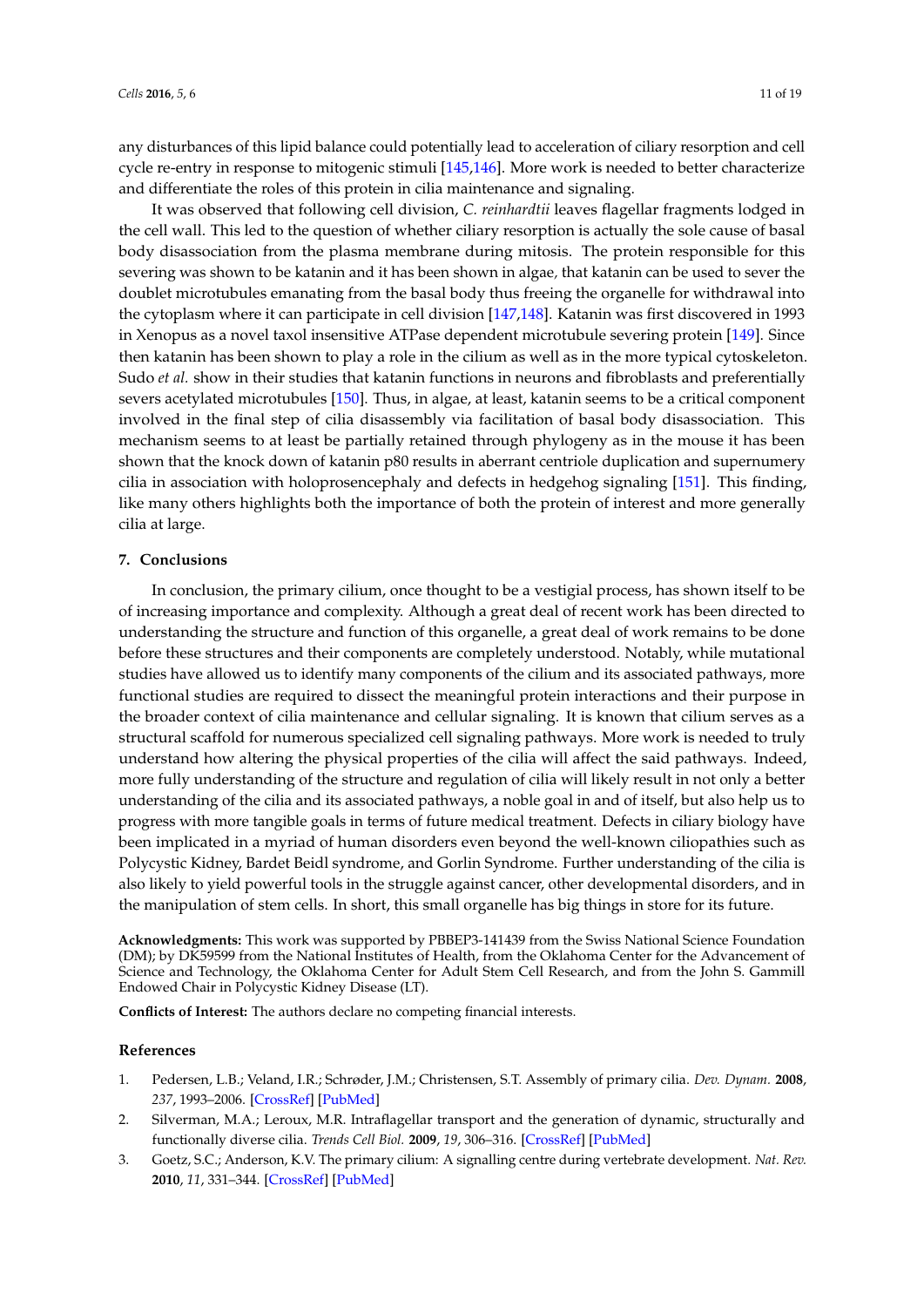- <span id="page-11-0"></span>4. Badano, J.L.; Mitsuma, N.; Beales, P.L.; Katsanis, N. The ciliopathies: An emerging class of human genetic disorders. *Annu. Rev. Genomics Hum. Genet.* **2006**, *7*, 125–148. [\[CrossRef\]](http://dx.doi.org/10.1146/annurev.genom.7.080505.115610) [\[PubMed\]](http://www.ncbi.nlm.nih.gov/pubmed/16722803)
- <span id="page-11-1"></span>5. Wheatley, D.N.; Wang, A.M.; Strugnell, G.E. Expression of primary cilia in mammalian cells. *Cell Biol. Int.* **1996**, *20*, 73–81. [\[CrossRef\]](http://dx.doi.org/10.1006/cbir.1996.0011) [\[PubMed\]](http://www.ncbi.nlm.nih.gov/pubmed/8936410)
- <span id="page-11-2"></span>6. Nigg, E.A.; Raff, J.W. Centrioles, centrosomes, and cilia in health and disease. *Cell* **2009**, *139*, 663–678. [\[CrossRef\]](http://dx.doi.org/10.1016/j.cell.2009.10.036) [\[PubMed\]](http://www.ncbi.nlm.nih.gov/pubmed/19914163)
- <span id="page-11-3"></span>7. Schwartz, R.S.; Hildebrandt, F.; Benzing, T.; Katsanis, N. Ciliopathies. *New Engl. J. Med.* **2011**, *364*, 1533–1543. [\[CrossRef\]](http://dx.doi.org/10.1056/NEJMra1010172) [\[PubMed\]](http://www.ncbi.nlm.nih.gov/pubmed/21506742)
- <span id="page-11-4"></span>8. Huangfu, D.; Anderson, K.V. Cilia and hedgehog responsiveness in the mouse. *Proc. Natl. Acad. Sci. USA* **2005**, *102*, 11325–11330. [\[CrossRef\]](http://dx.doi.org/10.1073/pnas.0505328102) [\[PubMed\]](http://www.ncbi.nlm.nih.gov/pubmed/16061793)
- <span id="page-11-5"></span>9. Plotnikova, O.V.; Golemis, E.A.; Pugacheva, E.N. Cell cycle-dependent ciliogenesis and cancer. *Cancer Res.* **2008**, *68*, 2058–2061. [\[CrossRef\]](http://dx.doi.org/10.1158/0008-5472.CAN-07-5838) [\[PubMed\]](http://www.ncbi.nlm.nih.gov/pubmed/18381407)
- <span id="page-11-6"></span>10. Avasthi, P.; Marshall, W.F. Stages of ciliogenesis and regulation of ciliary length. *Differentiation* **2012**, *83*, S30–S42. [\[CrossRef\]](http://dx.doi.org/10.1016/j.diff.2011.11.015) [\[PubMed\]](http://www.ncbi.nlm.nih.gov/pubmed/22178116)
- <span id="page-11-11"></span>11. McMurray, R.; Wann, A.; Thompson, C.; Connelly, J.; Knight, M. Surface topography regulates wnt signaling through control of primary cilia structure in mesenchymal stem cells. *Sci. Rep.* **2013**, *3*. [\[CrossRef\]](http://dx.doi.org/10.1038/srep03545) [\[PubMed\]](http://www.ncbi.nlm.nih.gov/pubmed/24346024)
- <span id="page-11-7"></span>12. He, M.; Subramanian, R.; Bangs, F.; Omelchenko, T.; Liem, K.F., Jr.; Kapoor, T.M.; Anderson, K.V. The kinesin-4 protein kif7 regulates mammalian hedgehog signalling by organizing the cilium tip compartment. *Nat. Cell Biol.* **2014**, *16*, 663–672. [\[PubMed\]](http://www.ncbi.nlm.nih.gov/pubmed/24952464)
- <span id="page-11-8"></span>13. Satir, P.; Christensen, S.T. Overview of structure and function of mammalian cilia. *Annu. Rev. Physiol.* **2007**, *69*, 377–400. [\[PubMed\]](http://www.ncbi.nlm.nih.gov/pubmed/17009929)
- 14. Christensen, S.T.; Pedersen, L.B.; Schneider, L.; Satir, P. Sensory cilia and integration of signal transduction in human health and disease. *Traffic* **2007**, *8*, 97–109. [\[CrossRef\]](http://dx.doi.org/10.1111/j.1600-0854.2006.00516.x) [\[PubMed\]](http://www.ncbi.nlm.nih.gov/pubmed/17241444)
- <span id="page-11-9"></span>15. Okada, Y.; Takeda, S.; Tanaka, Y.; Belmonte, J.-C.I.; Hirokawa, N. Mechanism of nodal flow: A conserved symmetry breaking event in left-right axis determination. *Cell* **2005**, *121*, 633–644. [\[CrossRef\]](http://dx.doi.org/10.1016/j.cell.2005.04.008) [\[PubMed\]](http://www.ncbi.nlm.nih.gov/pubmed/15907475)
- <span id="page-11-10"></span>16. Nonaka, S.; Tanaka, Y.; Okada, Y.; Takeda, S.; Harada, A.; Kanai, Y.; Kido, M.; Hirokawa, N. Randomization of left–right asymmetry due to loss of nodal cilia generating leftward flow of extraembryonic fluid in mice lacking kif3b motor protein. *Cell* **1998**, *95*, 829–837. [\[CrossRef\]](http://dx.doi.org/10.1016/S0092-8674(00)81705-5)
- <span id="page-11-12"></span>17. Kim, S.; Tsiokas, L. Cilia and cell cycle re-entry: More than a coincidence. *Cell Cycle* **2011**, *10*, 2683–2690. [\[CrossRef\]](http://dx.doi.org/10.4161/cc.10.16.17009) [\[PubMed\]](http://www.ncbi.nlm.nih.gov/pubmed/21814045)
- <span id="page-11-21"></span>18. Kobayashi, T.; Dynlacht, B.D. Regulating the transition from centriole to basal body. *J. Cell Biol.* **2011**, *193*, 435–444. [\[CrossRef\]](http://dx.doi.org/10.1083/jcb.201101005) [\[PubMed\]](http://www.ncbi.nlm.nih.gov/pubmed/21536747)
- <span id="page-11-13"></span>19. Sorokin, S. Centrioles and the formation of rudimentary cilia by fibroblasts and smooth muscle cells. *J. Cell Biol.* **1962**, *15*, 363–377. [\[CrossRef\]](http://dx.doi.org/10.1083/jcb.15.2.363) [\[PubMed\]](http://www.ncbi.nlm.nih.gov/pubmed/13978319)
- <span id="page-11-14"></span>20. Doxsey, S.; Zimmerman, W.; Mikule, K. Centrosome control of the cell cycle. *Trends Cell Biol.* **2005**, *15*, 303–311. [\[CrossRef\]](http://dx.doi.org/10.1016/j.tcb.2005.04.008) [\[PubMed\]](http://www.ncbi.nlm.nih.gov/pubmed/15953548)
- <span id="page-11-15"></span>21. Pan, J.; Snell, W. The primary cilium: Keeper of the key to cell division. *Cell* **2007**, *129*, 1255–1257. [\[CrossRef\]](http://dx.doi.org/10.1016/j.cell.2007.06.018) [\[PubMed\]](http://www.ncbi.nlm.nih.gov/pubmed/17604715)
- <span id="page-11-16"></span>22. Nigg, E.A.; Stearns, T. The centrosome cycle: Centriole biogenesis, duplication and inherent asymmetries. *Nat. Cell Biol.* **2011**, *13*, 1154–1160. [\[CrossRef\]](http://dx.doi.org/10.1038/ncb2345) [\[PubMed\]](http://www.ncbi.nlm.nih.gov/pubmed/21968988)
- <span id="page-11-17"></span>23. Berbari, N.F.; Sharma, N.; Malarkey, E.B.; Pieczynski, J.N.; Boddu, R.; Gaertig, J.; Guay-Woodford, L.; Yoder, B.K. Microtubule modifications and stability are altered by cilia perturbation and in cystic kidney disease. *Cytoskeleton* **2013**, *70*, 24–31. [\[CrossRef\]](http://dx.doi.org/10.1002/cm.21088) [\[PubMed\]](http://www.ncbi.nlm.nih.gov/pubmed/23124988)
- 24. Wloga, D.; Gaertig, J. Post-translational modifications of microtubules. *J. Cell Sci.* **2010**, *123*, 3447–3455. [\[CrossRef\]](http://dx.doi.org/10.1242/jcs.063727) [\[PubMed\]](http://www.ncbi.nlm.nih.gov/pubmed/20930140)
- <span id="page-11-18"></span>25. Westermann, S.; Weber, K. Post-translational modifications regulate microtubule function. *Nat. Rev. Mol. Cell Biol.* **2003**, *4*, 938–948. [\[CrossRef\]](http://dx.doi.org/10.1038/nrm1260) [\[PubMed\]](http://www.ncbi.nlm.nih.gov/pubmed/14685172)
- <span id="page-11-19"></span>26. Hammond, J.W.; Cai, D.; Verhey, K.J. Tubulin modifications and their cellular functions. *Curr. Opin. Cell Biol.* **2008**, *20*, 71–76. [\[CrossRef\]](http://dx.doi.org/10.1016/j.ceb.2007.11.010) [\[PubMed\]](http://www.ncbi.nlm.nih.gov/pubmed/18226514)
- <span id="page-11-20"></span>27. Palazzo, A.; Ackerman, B.; Gundersen, G.G. Cell biology (communication arising): Tubulin acetylation and cell motility. *Nature* **2003**, *421*, 230. [\[CrossRef\]](http://dx.doi.org/10.1038/421230a) [\[PubMed\]](http://www.ncbi.nlm.nih.gov/pubmed/12529632)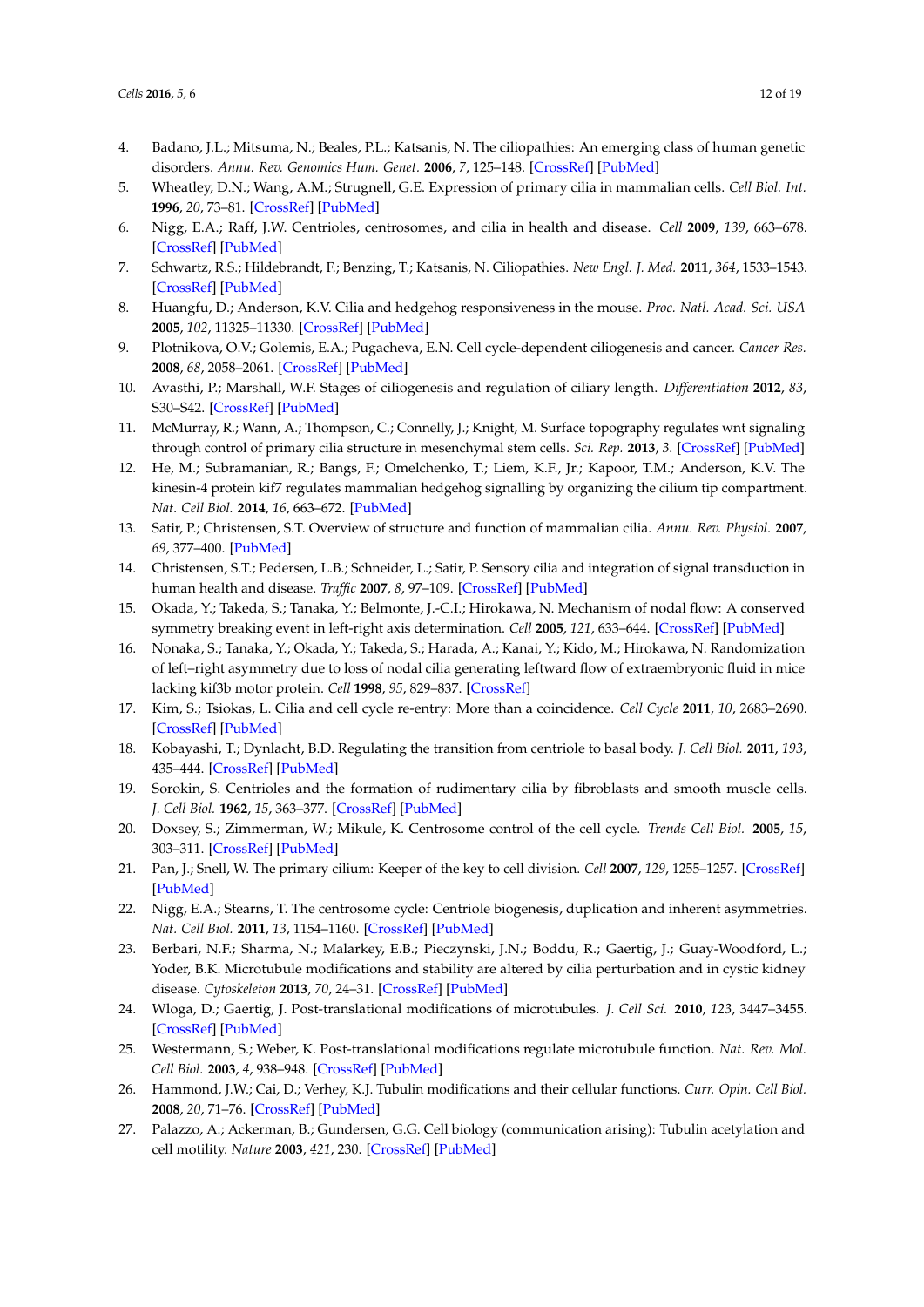- <span id="page-12-0"></span>28. Konno, A.; Setou, M.; Ikegami, K. 3. Ciliary and flagellar structure and function—their regulations by posttranslational modifications of axonemal tubulin. *Int. Rev. Cell Mol. Biol.* **2012**, *294*, 133. [\[PubMed\]](http://www.ncbi.nlm.nih.gov/pubmed/22364873)
- <span id="page-12-1"></span>29. Tucker, R.W.; Pardee, A.B.; Fujiwara, K. Centriole ciliation is related to quiescence and DNA synthesis in 3t3 cells. *Cell* **1979**, *17*, 527–535. [\[CrossRef\]](http://dx.doi.org/10.1016/0092-8674(79)90261-7)
- <span id="page-12-2"></span>30. Tucker, R.W.; Scher, C.D.; Stiles, C.D. Centriole deciliation associated with the early response of 3t3 cells to growth factors but not to sv40. *Cell* **1979**, *18*, 1065–1072. [\[CrossRef\]](http://dx.doi.org/10.1016/0092-8674(79)90219-8)
- <span id="page-12-3"></span>31. Paridaen, J.T.; Wilsch-Brauninger, M.; Huttner, W.B. Asymmetric inheritance of centrosome-associated primary cilium membrane directs ciliogenesis after cell division. *Cell* **2013**, *155*, 333–344. [\[CrossRef\]](http://dx.doi.org/10.1016/j.cell.2013.08.060) [\[PubMed\]](http://www.ncbi.nlm.nih.gov/pubmed/24120134)
- <span id="page-12-4"></span>32. Wilson, E.B. Protoplasm. It's composition and structure. In *The Cell in Development and Heredity*, 3rd ed.; Macmillan: New York, NY, USA, 1928.
- <span id="page-12-5"></span>33. Sung, C.H.; Leroux, M.R. The roles of evolutionarily conserved functional modules in cilia-related trafficking. *Nat. Cell Biol.* **2013**, *15*, 1387–1397. [\[CrossRef\]](http://dx.doi.org/10.1038/ncb2888) [\[PubMed\]](http://www.ncbi.nlm.nih.gov/pubmed/24296415)
- <span id="page-12-6"></span>34. Bornens, M. The centrosome in cells and organisms. *Science* **2012**, *335*, 422–426. [\[CrossRef\]](http://dx.doi.org/10.1126/science.1209037) [\[PubMed\]](http://www.ncbi.nlm.nih.gov/pubmed/22282802)
- <span id="page-12-7"></span>35. Ishikawa, H.; Marshall, W.F. Ciliogenesis: Building the cell's antenna. *Nat. Rev. Mol. Cell Biol.* **2011**, *12*, 222–234. [\[CrossRef\]](http://dx.doi.org/10.1038/nrm3085) [\[PubMed\]](http://www.ncbi.nlm.nih.gov/pubmed/21427764)
- <span id="page-12-8"></span>36. Ghossoub, R.; Molla-Herman, A.; Bastin, P.; Benmerah, A. The ciliary pocket: A once-forgotten membrane domain at the base of cilia. *Biol. Cell* **2011**, *103*, 131–144. [\[CrossRef\]](http://dx.doi.org/10.1042/BC20100128) [\[PubMed\]](http://www.ncbi.nlm.nih.gov/pubmed/21275905)
- <span id="page-12-9"></span>37. Molla-Herman, A.; Ghossoub, R.; Blisnick, T.; Meunier, A.; Serres, C.; Silbermann, F.; Emmerson, C.; Romeo, K.; Bourdoncle, P.; Schmitt, A. The ciliary pocket: An endocytic membrane domain at the base of primary and motile cilia. *J. Cell Sci.* **2010**, *123*, 1785–1795. [\[CrossRef\]](http://dx.doi.org/10.1242/jcs.059519) [\[PubMed\]](http://www.ncbi.nlm.nih.gov/pubmed/20427320)
- <span id="page-12-10"></span>38. Latta, H.; Maunsbach, A.B.; Madden, S.C. Cilia in different segments of the rat nephron. *J. Biophys. Biochem. Cytol.* **1961**, *11*, 248–252. [\[CrossRef\]](http://dx.doi.org/10.1083/jcb.11.1.248) [\[PubMed\]](http://www.ncbi.nlm.nih.gov/pubmed/14462704)
- <span id="page-12-11"></span>39. Dalen, H. An ultrastructural study of the tracheal epithelium of the guinea-pig with special reference to the ciliary structure. *J. Anat.* **1983**, *136*, 47. [\[PubMed\]](http://www.ncbi.nlm.nih.gov/pubmed/6833121)
- <span id="page-12-12"></span>40. Baudoin, J.-P.; Viou, L.; Launay, P.-S.; Luccardini, C.; Gil, S.E.; Kiyasova, V.; Irinopoulou, T.; Alvarez, C.; Rio, J.-P.; Boudier, T. Tangentially migrating neurons assemble a primary cilium that promotes their reorientation to the cortical plate. *Neuron* **2012**, *76*, 1108–1122. [\[CrossRef\]](http://dx.doi.org/10.1016/j.neuron.2012.10.027) [\[PubMed\]](http://www.ncbi.nlm.nih.gov/pubmed/23259947)
- <span id="page-12-13"></span>41. Rieder, C.L.; Jensen, C.G.; Jensen, L.C. The resorption of primary cilia during mitosis in a vertebrate (ptk1) cell line. *J. Ultrastruct. Res.* **1979**, *68*, 173–185. [\[CrossRef\]](http://dx.doi.org/10.1016/S0022-5320(79)90152-7)
- <span id="page-12-14"></span>42. Kiprilov, E.N.; Awan, A.; Desprat, R.; Velho, M.; Clement, C.A.; Byskov, A.G.; Andersen, C.Y.; Satir, P.; Bouhassira, E.E.; Christensen, S.T. Human embryonic stem cells in culture possess primary cilia with hedgehog signaling machinery. *J. Cell Biol.* **2008**, *180*, 897–904. [\[CrossRef\]](http://dx.doi.org/10.1083/jcb.200706028) [\[PubMed\]](http://www.ncbi.nlm.nih.gov/pubmed/18332216)
- <span id="page-12-15"></span>43. Iomini, C.; Tejada, K.; Mo, W.; Vaananen, H.; Piperno, G. Primary cilia of human endothelial cells disassemble under laminar shear stress. *J. Cell Biol.* **2004**, *164*, 811–817. [\[CrossRef\]](http://dx.doi.org/10.1083/jcb.200312133) [\[PubMed\]](http://www.ncbi.nlm.nih.gov/pubmed/15024030)
- <span id="page-12-16"></span>44. Pitaval, A.; Tseng, Q.; Bornens, M.; Théry, M. Cell shape and contractility regulate ciliogenesis in cell cycle–arrested cells. *J. Cell Biol.* **2010**, *191*, 303–312. [\[CrossRef\]](http://dx.doi.org/10.1083/jcb.201004003) [\[PubMed\]](http://www.ncbi.nlm.nih.gov/pubmed/20956379)
- <span id="page-12-17"></span>45. Boisvieux-Ulrich, E.; Lainé, M.-C.; Sandoz, D. Cytochalasin d inhibits basal body migration and ciliary elongation in quail oviduct epithelium. *Cell Tissue Res.* **1990**, *259*, 443–454. [\[CrossRef\]](http://dx.doi.org/10.1007/BF01740770) [\[PubMed\]](http://www.ncbi.nlm.nih.gov/pubmed/2317839)
- <span id="page-12-18"></span>46. Bennett, F.C.; Harvey, K.F. Fat cadherin modulates organ size in drosophila via the salvador/warts/hippo signaling pathway. *Curr. Biol.* **2006**, *16*, 2101–2110. [\[CrossRef\]](http://dx.doi.org/10.1016/j.cub.2006.09.045) [\[PubMed\]](http://www.ncbi.nlm.nih.gov/pubmed/17045801)
- <span id="page-12-19"></span>47. Sansores-Garcia, L.; Bossuyt, W.; Wada, K.I.; Yonemura, S.; Tao, C.; Sasaki, H.; Halder, G. Modulating f-actin organization induces organ growth by affecting the hippo pathway. *EMBO J.* **2011**, *30*, 2325–2335. [\[CrossRef\]](http://dx.doi.org/10.1038/emboj.2011.157) [\[PubMed\]](http://www.ncbi.nlm.nih.gov/pubmed/21556047)
- <span id="page-12-20"></span>48. Yasunaga, T.; Hoff, S.; Schell, C.; Helmstädter, M.; Kretz, O.; Kuechlin, S.; Yakulov, T.A.; Engel, C.; Müller, B.; Bensch, R. The polarity protein inturned links nphp4 to daam1 to control the subapical actin network in multiciliated cells. *J. Cell Biol.* **2015**, *211*, 963–973. [\[CrossRef\]](http://dx.doi.org/10.1083/jcb.201502043) [\[PubMed\]](http://www.ncbi.nlm.nih.gov/pubmed/26644512)
- <span id="page-12-21"></span>49. Habbig, S.; Bartram, M.P.; Müller, R.U.; Schwarz, R.; Andriopoulos, N.; Chen, S.; Sägmüller, J.G.; Hoehne, M.; Burst, V.; Liebau, M.C. Nphp4, a cilia-associated protein, negatively regulates the hippo pathway. *J. Cell Biol.* **2011**, *193*, 633–642. [\[CrossRef\]](http://dx.doi.org/10.1083/jcb.201009069) [\[PubMed\]](http://www.ncbi.nlm.nih.gov/pubmed/21555462)
- <span id="page-12-22"></span>50. Graser, S.; Stierhof, Y.D.; Lavoie, S.B.; Gassner, O.S.; Lamla, S.; Le Clech, M.; Nigg, E.A. Cep164, a novel centriole appendage protein required for primary cilium formation. *J. Cell Biol.* **2007**, *179*, 321–330. [\[CrossRef\]](http://dx.doi.org/10.1083/jcb.200707181) [\[PubMed\]](http://www.ncbi.nlm.nih.gov/pubmed/17954613)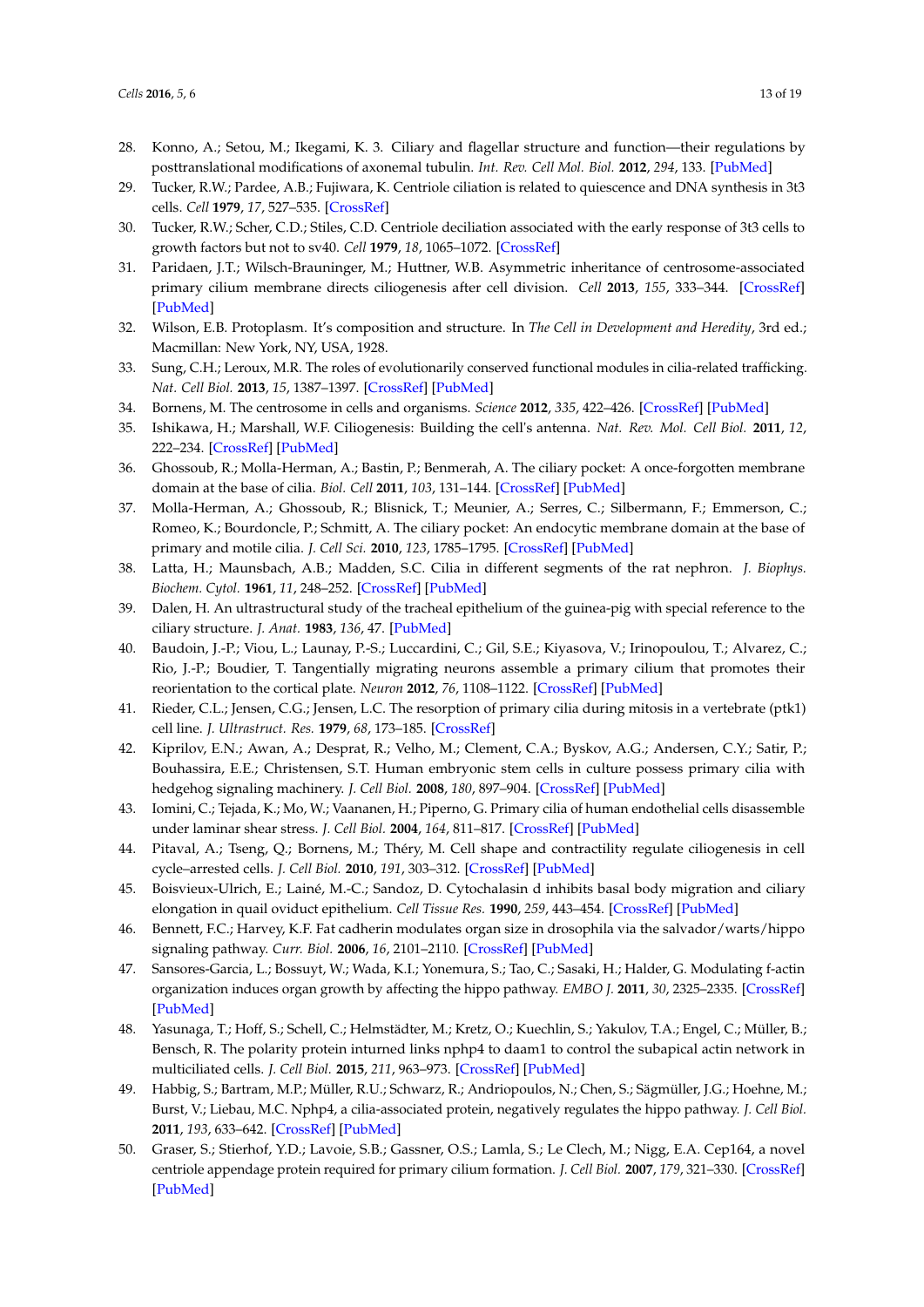- <span id="page-13-0"></span>51. Abdelhamed, Z.A.; Natarajan, S.; Wheway, G.; Inglehearn, C.F.; Toomes, C.; Johnson, C.A.; Jagger, D.J. The meckel-gruber syndrome protein tmem67 controls basal body positioning and epithelial branching morphogenesis via the non-canonical wnt pathway. *Dis. Model. Mech.* **2015**. [\[CrossRef\]](http://dx.doi.org/10.1242/dmm.019083) [\[PubMed\]](http://www.ncbi.nlm.nih.gov/pubmed/26035863)
- <span id="page-13-1"></span>52. Schmidt, K.N.; Kuhns, S.; Neuner, A.; Hub, B.; Zentgraf, H.; Pereira, G. Cep164 mediates vesicular docking to the mother centriole during early steps of ciliogenesis. *J. Cell Biol.* **2012**, *199*, 1083–1101. [\[CrossRef\]](http://dx.doi.org/10.1083/jcb.201202126) [\[PubMed\]](http://www.ncbi.nlm.nih.gov/pubmed/23253480)
- <span id="page-13-2"></span>53. Lu, Q.; Insinna, C.; Ott, C.; Stauffer, J.; Pintado, P.A.; Rahajeng, J.; Baxa, U.; Walia, V.; Cuenca, A.; Hwang, Y.S.; *et al*. Early steps in primary cilium assembly require ehd1/ehd3-dependent ciliary vesicle formation. *Nat. Cell Biol.* **2015**, *17*, 228–240. [\[CrossRef\]](http://dx.doi.org/10.1038/ncb3109) [\[PubMed\]](http://www.ncbi.nlm.nih.gov/pubmed/25686250)
- <span id="page-13-3"></span>54. Slaats, G.G.; Ghosh, A.K.; Falke, L.L.; Le Corre, S.; Shaltiel, I.A.; van de Hoek, G.; Klasson, T.D.; Stokman, M.F.; Logister, I.; Verhaar, M.C. Nephronophthisis-associated cep164 regulates cell cycle progression, apoptosis and epithelial-to-mesenchymal transition. *PLoS. Genet.* **2014**, e1004594. [\[CrossRef\]](http://dx.doi.org/10.1371/journal.pgen.1004594) [\[PubMed\]](http://www.ncbi.nlm.nih.gov/pubmed/25340510)
- <span id="page-13-4"></span>55. Tanos, B.E.; Yang, H.-J.; Soni, R.; Wang, W.-J.; Macaluso, F.P.; Asara, J.M.; Tsou, M.-F.B. Centriole distal appendages promote membrane docking, leading to cilia initiation. *Genes Dev.* **2013**, *27*, 163–168. [\[CrossRef\]](http://dx.doi.org/10.1101/gad.207043.112) [\[PubMed\]](http://www.ncbi.nlm.nih.gov/pubmed/23348840)
- <span id="page-13-5"></span>56. Yin, Y.; Bangs, F.; Paton, I.R.; Prescott, A.; James, J.; Davey, M.G.; Whitley, P.; Genikhovich, G.; Technau, U.; Burt, D.W.; *et al*. The talpid3 gene (kiaa0586) encodes a centrosomal protein that is essential for primary cilia formation. *Development* **2009**, *136*, 655–664. [\[CrossRef\]](http://dx.doi.org/10.1242/dev.028464) [\[PubMed\]](http://www.ncbi.nlm.nih.gov/pubmed/19144723)
- <span id="page-13-6"></span>57. Kobayashi, T.; Kim, S.; Lin, Y.C.; Inoue, T.; Dynlacht, B.D. The cp110-interacting proteins talpid3 and cep290 play overlapping and distinct roles in cilia assembly. *J. Cell Biol.* **2014**, *204*, 215–229. [\[CrossRef\]](http://dx.doi.org/10.1083/jcb.201304153) [\[PubMed\]](http://www.ncbi.nlm.nih.gov/pubmed/24421332)
- <span id="page-13-7"></span>58. Nachury, M.V.; Loktev, A.V.; Zhang, Q.; Westlake, C.J.; Peranen, J.; Merdes, A.; Slusarski, D.C.; Scheller, R.H.; Bazan, J.F.; Sheffield, V.C.; *et al*. A core complex of bbs proteins cooperates with the gtpase rab8 to promote ciliary membrane biogenesis. *Cell* **2007**, *129*, 1201–1213. [\[CrossRef\]](http://dx.doi.org/10.1016/j.cell.2007.03.053) [\[PubMed\]](http://www.ncbi.nlm.nih.gov/pubmed/17574030)
- <span id="page-13-8"></span>59. Westlake, C.J.; Baye, L.M.; Nachury, M.V.; Wright, K.J.; Ervin, K.E.; Phu, L.; Chalouni, C.; Beck, J.S.; Kirkpatrick, D.S.; Slusarski, D.C. Primary cilia membrane assembly is initiated by rab11 and transport protein particle ii (trappii) complex-dependent trafficking of rabin8 to the centrosome. *Proc. Natl. Acad. Sci. USA* **2011**, *108*, 2759–2764. [\[CrossRef\]](http://dx.doi.org/10.1073/pnas.1018823108) [\[PubMed\]](http://www.ncbi.nlm.nih.gov/pubmed/21273506)
- <span id="page-13-9"></span>60. Hsiao, Y.-C.; Tong, Z.J.; Westfall, J.E.; Ault, J.G.; Page-McCaw, P.S.; Ferland, R.J. Ahi1, whose human ortholog is mutated in joubert syndrome, is required for rab8a localization, ciliogenesis and vesicle trafficking. *Hum. Mol. Genet.* **2009**, *18*, 3926–3941. [\[CrossRef\]](http://dx.doi.org/10.1093/hmg/ddp335) [\[PubMed\]](http://www.ncbi.nlm.nih.gov/pubmed/19625297)
- <span id="page-13-10"></span>61. Dixon-Salazar, T.; Silhavy, J.L.; Marsh, S.E.; Louie, C.M.; Scott, L.C.; Gururaj, A.; Al-Gazali, L.; Al-Tawari, A.A.; Kayserili, H.; Sztriha, L. Mutations in the ahi1 gene, encoding jouberin, cause joubert syndrome with cortical polymicrogyria. *Am. J. Hum. Genet.* **2004**, *75*, 979–987. [\[CrossRef\]](http://dx.doi.org/10.1086/425985) [\[PubMed\]](http://www.ncbi.nlm.nih.gov/pubmed/15467982)
- <span id="page-13-11"></span>62. Das, A.; Guo, W. Rabs and the exocyst in ciliogenesis, tubulogenesis and beyond. *Trends Cell Biol.* **2011**, *21*, 383–386. [\[CrossRef\]](http://dx.doi.org/10.1016/j.tcb.2011.03.006) [\[PubMed\]](http://www.ncbi.nlm.nih.gov/pubmed/21550243)
- 63. Hammer, J.A.; Wu, X.S. Rabs grab motors: Defining the connections between rab gtpases and motor proteins. *Curr. Opin. Cell Biol.* **2002**, *14*, 69–75. [\[CrossRef\]](http://dx.doi.org/10.1016/S0955-0674(01)00296-4)
- <span id="page-13-12"></span>64. Sahlender, D.A.; Roberts, R.C.; Arden, S.D.; Spudich, G.; Taylor, M.J.; Luzio, J.P.; Kendrick-Jones, J.; Buss, F. Optineurin links myosin vi to the golgi complex and is involved in golgi organization and exocytosis. *J. Cell Biol.* **2005**, *169*, 285–295. [\[CrossRef\]](http://dx.doi.org/10.1083/jcb.200501162) [\[PubMed\]](http://www.ncbi.nlm.nih.gov/pubmed/15837803)
- <span id="page-13-13"></span>65. Mazelova, J.; Ransom, N.; Astuto-Gribble, L.; Wilson, M.C.; Deretic, D. Syntaxin 3 and SNAP-25 pairing, regulated by omega-3 docosahexaenoic acid, controls the delivery of rhodopsin for the biogenesis of cilia-derived sensory organelles, the rod outer segments. *J. Cell Sci.* **2009**, *122*, 2003–2013. [\[CrossRef\]](http://dx.doi.org/10.1242/jcs.039982) [\[PubMed\]](http://www.ncbi.nlm.nih.gov/pubmed/19454479)
- <span id="page-13-14"></span>66. Yang, J.; Gao, J.; Adamian, M.; Wen, X.-H.; Pawlyk, B.; Zhang, L.; Sanderson, M.J.; Zuo, J.; Makino, C.L.; Li, T. The ciliary rootlet maintains long-term stability of sensory cilia. *Mol. Cell. Boil.* **2005**, *25*, 4129–4137. [\[CrossRef\]](http://dx.doi.org/10.1128/MCB.25.10.4129-4137.2005) [\[PubMed\]](http://www.ncbi.nlm.nih.gov/pubmed/15870283)
- <span id="page-13-15"></span>67. Kee, H.L.; Dishinger, J.F.; Blasius, T.L.; Liu, C.-J.; Margolis, B.; Verhey, K.J. A size-exclusion permeability barrier and nucleoporins characterize a ciliary pore complex that regulates transport into cilia. *Nat. Cell Biol.* **2012**, *14*, 431–437. [\[CrossRef\]](http://dx.doi.org/10.1038/ncb2450) [\[PubMed\]](http://www.ncbi.nlm.nih.gov/pubmed/22388888)
- <span id="page-13-16"></span>68. Rosenbaum, J.L.; Child, F. Flagellar regeneration in protozoan flagellates. *J. Cell Biol.* **1967**, *34*, 345–364. [\[CrossRef\]](http://dx.doi.org/10.1083/jcb.34.1.345) [\[PubMed\]](http://www.ncbi.nlm.nih.gov/pubmed/6033540)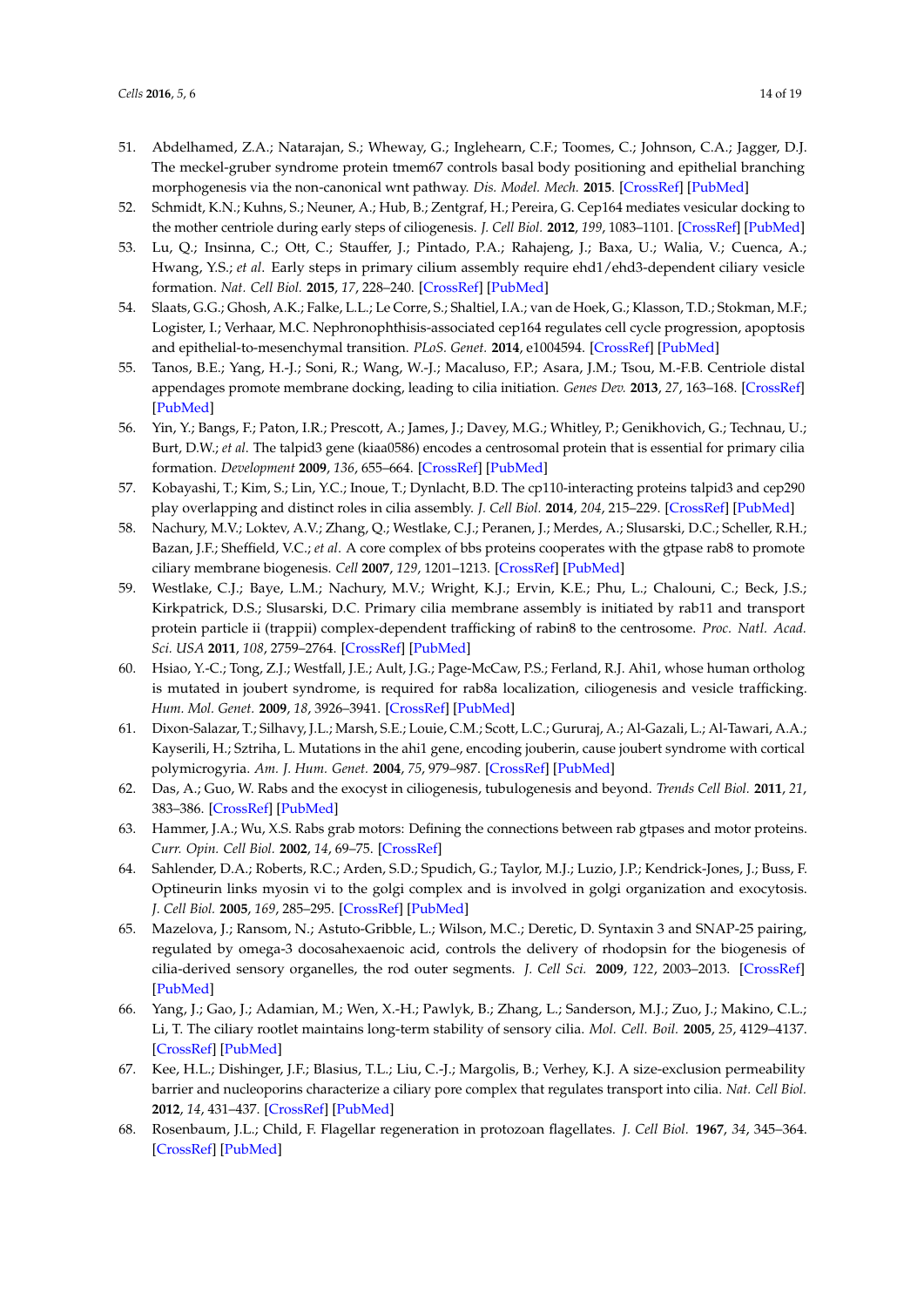- <span id="page-14-0"></span>69. Han, Y.-G.; Kwok, B.H.; Kernan, M.J. Intraflagellar transport is required in drosophila to differentiate sensory cilia but not sperm. *Curr. Biol.* **2003**, *13*, 1679–1686. [\[CrossRef\]](http://dx.doi.org/10.1016/j.cub.2003.08.034) [\[PubMed\]](http://www.ncbi.nlm.nih.gov/pubmed/14521833)
- <span id="page-14-1"></span>70. Kozminski, K.G.; Johnson, K.A.; Forscher, P.; Rosenbaum, J.L. A motility in the eukaryotic flagellum unrelated to flagellar beating. *Proc. Natl. Acad. Sci. USA* **1993**, *90*, 5519–5523. [\[CrossRef\]](http://dx.doi.org/10.1073/pnas.90.12.5519) [\[PubMed\]](http://www.ncbi.nlm.nih.gov/pubmed/8516294)
- 71. Snow, J.J.; Ou, G.; Gunnarson, A.L.; Walker, M.R.S.; Zhou, H.M.; Brust-Mascher, I.; Scholey, J.M. Two anterograde intraflagellar transport motors cooperate to build sensory cilia on *C. elegans* neurons. *Nat. Cell Biol.* **2004**, *6*, 1109–1113. [\[CrossRef\]](http://dx.doi.org/10.1038/ncb1186) [\[PubMed\]](http://www.ncbi.nlm.nih.gov/pubmed/15489852)
- <span id="page-14-2"></span>72. Pan, X.; Ou, G.; Civelekoglu-Scholey, G.; Blacque, O.E.; Endres, N.F.; Tao, L.; Mogilner, A.; Leroux, M.R.; Vale, R.D.; Scholey, J.M. Mechanism of transport of ift particles in *C. elegans* cilia by the concerted action of kinesin-II and OSM-3 motors. *J. Cell Biol.* **2006**, *174*, 1035–1045. [\[CrossRef\]](http://dx.doi.org/10.1083/jcb.200606003) [\[PubMed\]](http://www.ncbi.nlm.nih.gov/pubmed/17000880)
- <span id="page-14-3"></span>73. Jurczyk, A.; Gromley, A.; Redick, S.; San Agustin, J.; Witman, G.; Pazour, G.J.; Peters, D.J.; Doxsey, S. Pericentrin forms a complex with intraflagellar transport proteins and polycystin-2 and is required for primary cilia assembly. *J. Cell Biol.* **2004**, *166*, 637–643. [\[CrossRef\]](http://dx.doi.org/10.1083/jcb.200405023) [\[PubMed\]](http://www.ncbi.nlm.nih.gov/pubmed/15337773)
- <span id="page-14-4"></span>74. Pedersen, L.B.; Geimer, S.; Rosenbaum, J.L. Dissecting the molecular mechanisms of intraflagellar transport in chlamydomonas. *Curr. Biol.* **2006**, *16*, 450–459. [\[CrossRef\]](http://dx.doi.org/10.1016/j.cub.2006.02.020) [\[PubMed\]](http://www.ncbi.nlm.nih.gov/pubmed/16527740)
- <span id="page-14-5"></span>75. Pedersen, L.B.; Rosenbaum, J.L. Chapter two intraflagellar transport (IFT): Role in ciliary assembly, resorption and signalling. *Curr. Topics Dev. Biol.* **2008**, *85*, 23–61.
- <span id="page-14-6"></span>76. Piperno, G.; Siuda, E.; Henderson, S.; Segil, M.; Vaananen, H.; Sassaroli, M. Distinct mutants of retrograde intraflagellar transport (ift) share similar morphological and molecular defects. *J. Cell Biol.* **1998**, *143*, 1591–1601. [\[CrossRef\]](http://dx.doi.org/10.1083/jcb.143.6.1591) [\[PubMed\]](http://www.ncbi.nlm.nih.gov/pubmed/9852153)
- <span id="page-14-7"></span>77. Ou, G.; Blacque, O.E.; Snow, J.J.; Leroux, M.R.; Scholey, J.M. Functional coordination of intraflagellar transport motors. *Nature* **2005**, *436*, 583–587. [\[CrossRef\]](http://dx.doi.org/10.1038/nature03818) [\[PubMed\]](http://www.ncbi.nlm.nih.gov/pubmed/16049494)
- <span id="page-14-8"></span>78. Liem, K.F., Jr.; Ashe, A.; He, M.; Satir, P.; Moran, J.; Beier, D.; Wicking, C.; Anderson, K.V. The ift-a complex regulates shh signaling through cilia structure and membrane protein trafficking. *J. Cell Biol.* **2012**, *197*, 789–800. [\[CrossRef\]](http://dx.doi.org/10.1083/jcb.201110049) [\[PubMed\]](http://www.ncbi.nlm.nih.gov/pubmed/22689656)
- <span id="page-14-9"></span>79. Keady, B.T.; Samtani, R.; Tobita, K.; Tsuchya, M.; San Agustin, J.T.; Follit, J.A.; Jonassen, J.A.; Subramanian, R.; Lo, C.W.; Pazour, G.J. Ift25 links the signal-dependent movement of hedgehog components to intraflagellar transport. *Dev. Cell* **2012**, *22*, 940–951. [\[CrossRef\]](http://dx.doi.org/10.1016/j.devcel.2012.04.009) [\[PubMed\]](http://www.ncbi.nlm.nih.gov/pubmed/22595669)
- <span id="page-14-10"></span>80. Eguether, T.; San Agustin, J.T.; Keady, B.T.; Jonassen, J.A.; Liang, Y.; Francis, R.; Tobita, K.; Johnson, C.A.; Abdelhamed, Z.A.; Lo, C.W. Ift27 links the bbsome to ift for maintenance of the ciliary signaling compartment. *Dev. Cell* **2014**, *31*, 279–290. [\[CrossRef\]](http://dx.doi.org/10.1016/j.devcel.2014.09.011) [\[PubMed\]](http://www.ncbi.nlm.nih.gov/pubmed/25446516)
- <span id="page-14-11"></span>81. Bhogaraju, S.; Cajanek, L.; Fort, C.; Blisnick, T.; Weber, K.; Taschner, M.; Mizuno, N.; Lamla, S.; Bastin, P.; Nigg, E.A. Molecular basis of tubulin transport within the cilium by ift74 and ift81. *Science* **2013**, *341*, 1009–1012. [\[CrossRef\]](http://dx.doi.org/10.1126/science.1240985) [\[PubMed\]](http://www.ncbi.nlm.nih.gov/pubmed/23990561)
- <span id="page-14-12"></span>82. Craft, J.M.; Harris, J.A.; Hyman, S.; Kner, P.; Lechtreck, K.F. Tubulin transport by ift is upregulated during ciliary growth by a cilium-autonomous mechanism. *J. Cell Biol.* **2015**, *208*, 223–237. [\[CrossRef\]](http://dx.doi.org/10.1083/jcb.201409036) [\[PubMed\]](http://www.ncbi.nlm.nih.gov/pubmed/25583998)
- <span id="page-14-13"></span>83. Ye, F.; Breslow, D.K.; Koslover, E.F.; Spakowitz, A.J.; Nelson, W.J.; Nachury, M.V. Single molecule imaging reveals a major role for diffusion in the exploration of ciliary space by signaling receptors. *eLife* **2013**, *2*, e00654. [\[CrossRef\]](http://dx.doi.org/10.7554/eLife.00654) [\[PubMed\]](http://www.ncbi.nlm.nih.gov/pubmed/23930224)
- <span id="page-14-14"></span>84. Cole, D.G.; Diener, D.R.; Himelblau, A.L.; Beech, P.L.; Fuster, J.C.; Rosenbaum, J.L. Chlamydomonas kinesin-ii–dependent intraflagellar transport (ift): Ift particles contain proteins required for ciliary assembly in caenorhabditis elegans sensory neurons. *J. Cell Biol.* **1998**, *141*, 993–1008. [\[CrossRef\]](http://dx.doi.org/10.1083/jcb.141.4.993) [\[PubMed\]](http://www.ncbi.nlm.nih.gov/pubmed/9585417)
- <span id="page-14-15"></span>85. Blacque, O.E.; Reardon, M.J.; Li, C.; McCarthy, J.; Mahjoub, M.R.; Ansley, S.J.; Badano, J.L.; Mah, A.K.; Beales, P.L.; Davidson, W.S. Loss of *C. elegans* Bbs-7 and bbs-8 protein function results in cilia defects and compromised intraflagellar transport. *Genes Dev.* **2004**, *18*, 1630–1642. [\[CrossRef\]](http://dx.doi.org/10.1101/gad.1194004) [\[PubMed\]](http://www.ncbi.nlm.nih.gov/pubmed/15231740)
- <span id="page-14-16"></span>86. Pazour, G.J.; Wilkerson, C.G.; Witman, G.B. A dynein light chain is essential for the retrograde particle movement of intraflagellar transport (ift). *J. Cell Biol.* **1998**, *141*, 979–992. [\[CrossRef\]](http://dx.doi.org/10.1083/jcb.141.4.979) [\[PubMed\]](http://www.ncbi.nlm.nih.gov/pubmed/9585416)
- <span id="page-14-17"></span>87. Blaineau, C.; Tessier, M.; Dubessay, P.; Tasse, L.; Crobu, L.; Pagès, M.; Bastien, P. A novel microtubule-depolymerizing kinesin involved in length control of a eukaryotic flagellum. *Curr. Biol.* **2007**, *17*, 778–782. [\[CrossRef\]](http://dx.doi.org/10.1016/j.cub.2007.03.048) [\[PubMed\]](http://www.ncbi.nlm.nih.gov/pubmed/17433682)
- <span id="page-14-18"></span>88. Kobayashi, T.; Tsang, W.Y.; Li, J.; Lane, W.; Dynlacht, B.D. Centriolar kinesin kif24 interacts with cp110 to remodel microtubules and regulate ciliogenesis. *Cell* **2011**, *145*, 914–925. [\[CrossRef\]](http://dx.doi.org/10.1016/j.cell.2011.04.028) [\[PubMed\]](http://www.ncbi.nlm.nih.gov/pubmed/21620453)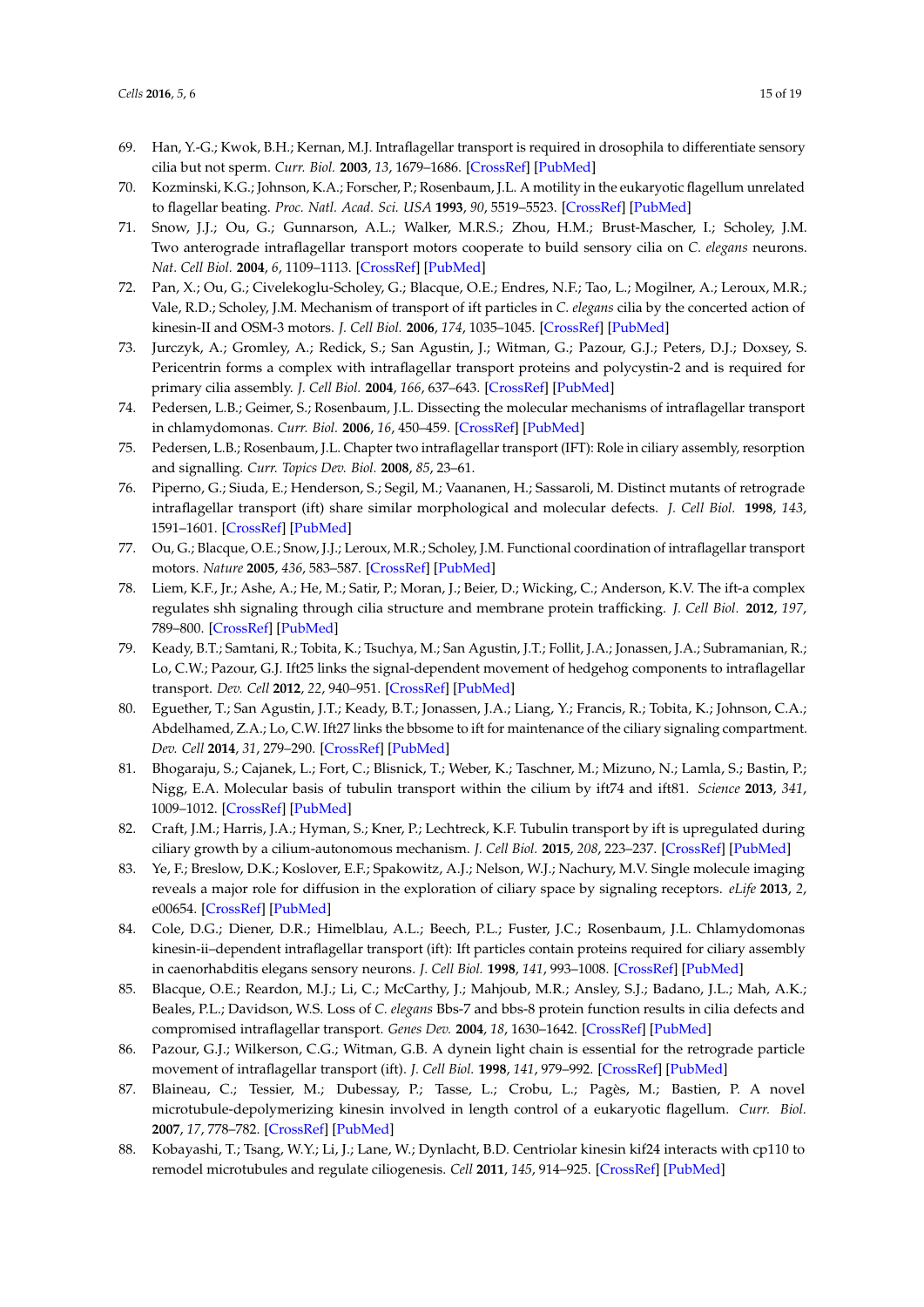- <span id="page-15-0"></span>89. San Agustin, J.T.; Pazour, G.J.; Witman, G.B. Intraflagellar transport is essential for mammalian spermiogenesis but is absent in mature sperm. *Mol. Boil. Cell* **2015**, *26*, 4358–4372. [\[CrossRef\]](http://dx.doi.org/10.1091/mbc.E15-08-0578) [\[PubMed\]](http://www.ncbi.nlm.nih.gov/pubmed/26424803)
- <span id="page-15-1"></span>90. Schmidt, T.I.; Kleylein-Sohn, J.; Westendorf, J.; Le Clech, M.; Lavoie, S.B.; Stierhof, Y.D.; Nigg, E.A. Control of centriole length by cpap and cp110. *Curr. Biol.* **2009**, *19*, 1005–1011. [\[CrossRef\]](http://dx.doi.org/10.1016/j.cub.2009.05.016) [\[PubMed\]](http://www.ncbi.nlm.nih.gov/pubmed/19481458)
- <span id="page-15-2"></span>91. Spektor, A.; Tsang, W.Y.; Khoo, D.; Dynlacht, B.D. Cep97 and cp110 suppress a cilia assembly program. *Cell* **2007**, *130*, 678–690. [\[CrossRef\]](http://dx.doi.org/10.1016/j.cell.2007.06.027) [\[PubMed\]](http://www.ncbi.nlm.nih.gov/pubmed/17719545)
- <span id="page-15-3"></span>92. Tsang, W.Y.; Dynlacht, B.D. Cp110 and its network of partners coordinately regulate cilia assembly. *Cilia* **2013**, *2*, 9. [\[PubMed\]](http://www.ncbi.nlm.nih.gov/pubmed/24053599)
- <span id="page-15-4"></span>93. Tsang, W.Y.; Bossard, C.; Khanna, H.; Peranen, J.; Swaroop, A.; Malhotra, V.; Dynlacht, B.D. Cp110 suppresses primary cilia formation through its interaction with cep290, a protein deficient in human ciliary disease. *Dev. Cell* **2008**, *15*, 187–197. [\[CrossRef\]](http://dx.doi.org/10.1016/j.devcel.2008.07.004) [\[PubMed\]](http://www.ncbi.nlm.nih.gov/pubmed/18694559)
- <span id="page-15-5"></span>94. Jiang, K.; Toedt, G.; Gouveia, S.M.; Davey, N.E.; Hua, S.; van der Vaart, B.; Grigoriev, I.; Larsen, J.; Pedersen, L.B.; Bezstarosti, K. A proteome-wide screen for mammalian sxip motif-containing microtubule plus-end tracking proteins. *Curr. Biol.* **2012**, *22*, 1800–1807. [\[CrossRef\]](http://dx.doi.org/10.1016/j.cub.2012.07.047) [\[PubMed\]](http://www.ncbi.nlm.nih.gov/pubmed/22885064)
- <span id="page-15-6"></span>95. Kuhns, S.; Schmidt, K.N.; Reymann, J.; Gilbert, D.F.; Neuner, A.; Hub, B.; Carvalho, R.; Wiedemann, P.; Zentgraf, H.; Erfle, H. The microtubule affinity regulating kinase mark4 promotes axoneme extension during early ciliogenesis. *J. Cell Biol.* **2013**, *200*, 505–522. [\[CrossRef\]](http://dx.doi.org/10.1083/jcb.201206013) [\[PubMed\]](http://www.ncbi.nlm.nih.gov/pubmed/23400999)
- <span id="page-15-7"></span>96. Goetz, S.C.; Liem, K.F., Jr.; Anderson, K.V. The spinocerebellar ataxia-associated gene tau tubulin kinase 2 controls the initiation of ciliogenesis. *Cell* **2012**, *151*, 847–858. [\[CrossRef\]](http://dx.doi.org/10.1016/j.cell.2012.10.010) [\[PubMed\]](http://www.ncbi.nlm.nih.gov/pubmed/23141541)
- <span id="page-15-8"></span>97. Ishikawa, H.; Kubo, A.; Tsukita, S. Odf2-deficient mother centrioles lack distal/subdistal appendages and the ability to generate primary cilia. *Nat. Cell Biol.* **2005**, *7*, 517–524. [\[CrossRef\]](http://dx.doi.org/10.1038/ncb1251) [\[PubMed\]](http://www.ncbi.nlm.nih.gov/pubmed/15852003)
- <span id="page-15-9"></span>98. Inoko, A.; Matsuyama, M.; Goto, H.; Ohmuro-Matsuyama, Y.; Hayashi, Y.; Enomoto, M.; Ibi, M.; Urano, T.; Yonemura, S.; Kiyono, T.; *et al*. Trichoplein and aurora a block aberrant primary cilia assembly in proliferating cells. *J. Cell Biol.* **2012**, *197*, 391–405. [\[CrossRef\]](http://dx.doi.org/10.1083/jcb.201106101) [\[PubMed\]](http://www.ncbi.nlm.nih.gov/pubmed/22529102)
- <span id="page-15-10"></span>99. Kasahara, K.; Kawakami, Y.; Kiyono, T.; Yonemura, S.; Kawamura, Y.; Era, S.; Matsuzaki, F.; Goshima, N.; Inagaki, M. Ubiquitin-proteasome system controls ciliogenesis at the initial step of axoneme extension. *Nat. Commun.* **2014**, *5*, 5081. [\[CrossRef\]](http://dx.doi.org/10.1038/ncomms6081)
- <span id="page-15-11"></span>100. Singla, V.; Romaguera-Ros, M.; Garcia-Verdugo, J.M.; Reiter, J.F. Ofd1, a human disease gene, regulates the length and distal structure of centrioles. *Dev. Cell* **2010**, *18*, 410–424. [\[CrossRef\]](http://dx.doi.org/10.1016/j.devcel.2009.12.022) [\[PubMed\]](http://www.ncbi.nlm.nih.gov/pubmed/20230748)
- <span id="page-15-12"></span>101. Ferrante, M.I.; Zullo, A.; Barra, A.; Bimonte, S.; Messaddeq, N.; Studer, M.; Dollé, P.; Franco, B. Oral-facial-digital type i protein is required for primary cilia formation and left-right axis specification. *Nat. Genet.* **2006**, *38*, 112–117. [\[CrossRef\]](http://dx.doi.org/10.1038/ng1684) [\[PubMed\]](http://www.ncbi.nlm.nih.gov/pubmed/16311594)
- <span id="page-15-13"></span>102. Lopes, C.A.; Prosser, S.L.; Romio, L.; Hirst, R.A.; O'Callaghan, C.; Woolf, A.S.; Fry, A.M. Centriolar satellites are assembly points for proteins implicated in human ciliopathies, including oral-facial-digital syndrome 1. *J. Cell Sci.* **2011**, *124*, 600–612. [\[CrossRef\]](http://dx.doi.org/10.1242/jcs.077156) [\[PubMed\]](http://www.ncbi.nlm.nih.gov/pubmed/21266464)
- <span id="page-15-14"></span>103. Tang, Z.; Lin, M.G.; Stowe, T.R.; Chen, S.; Zhu, M.; Stearns, T.; Franco, B.; Zhong, Q. Autophagy promotes primary ciliogenesis by removing ofd1 from centriolar satellites. *Nature* **2013**, *502*, 254–257. [\[CrossRef\]](http://dx.doi.org/10.1038/nature12606) [\[PubMed\]](http://www.ncbi.nlm.nih.gov/pubmed/24089205)
- <span id="page-15-15"></span>104. Stephens, R.E. Synthesis and turnover of embryonic sea urchin ciliary proteins during selective inhibition of tubulin synthesis and assembly. *Mol. Biol. Cell* **1997**, *8*, 2187–2198. [\[CrossRef\]](http://dx.doi.org/10.1091/mbc.8.11.2187) [\[PubMed\]](http://www.ncbi.nlm.nih.gov/pubmed/9362062)
- <span id="page-15-16"></span>105. Marshall, W.F.; Rosenbaum, J.L. Intraflagellar transport balances continuous turnover of outer doublet microtubules implications for flagellar length control. *J. Cell Biol.* **2001**, *155*, 405–414. [\[CrossRef\]](http://dx.doi.org/10.1083/jcb.200106141) [\[PubMed\]](http://www.ncbi.nlm.nih.gov/pubmed/11684707)
- <span id="page-15-17"></span>106. Gibbons, B.; Asai, D.; Tang, W.; Hays, T.; Gibbons, I. Phylogeny and expression of axonemal and cytoplasmic dynein genes in sea urchins. *Mol. Biol. Cell* **1994**, *5*, 57–70. [\[CrossRef\]](http://dx.doi.org/10.1091/mbc.5.1.57) [\[PubMed\]](http://www.ncbi.nlm.nih.gov/pubmed/8186465)
- <span id="page-15-18"></span>107. Marshall, W.F.; Qin, H.; Rodrigo Brenni, M.; Rosenbaum, J.L. Flagellar length control system: Testing a simple model based on intraflagellar transport and turnover. *Mol. Biol. Cell* **2005**, *16*, 270–278. [\[CrossRef\]](http://dx.doi.org/10.1091/mbc.E04-07-0586) [\[PubMed\]](http://www.ncbi.nlm.nih.gov/pubmed/15496456)
- <span id="page-15-19"></span>108. Besschetnova, T.Y.; Kolpakova-Hart, E.; Guan, Y.; Zhou, J.; Olsen, B.R.; Shah, J.V. Identification of signaling pathways regulating primary cilium length and flow-mediated adaptation. *Curr. Biol.* **2010**, *20*, 182–187. [\[CrossRef\]](http://dx.doi.org/10.1016/j.cub.2009.11.072) [\[PubMed\]](http://www.ncbi.nlm.nih.gov/pubmed/20096584)
- <span id="page-15-20"></span>109. Palmer, K.J.; MacCarthy-Morrogh, L.; Smyllie, N.; Stephens, D.J. A role for tctex-1 (dynlt1) in controlling primary cilium length. *Eur. J. Cell Boil.* **2011**, *90*, 865–871. [\[CrossRef\]](http://dx.doi.org/10.1016/j.ejcb.2011.05.003) [\[PubMed\]](http://www.ncbi.nlm.nih.gov/pubmed/21700358)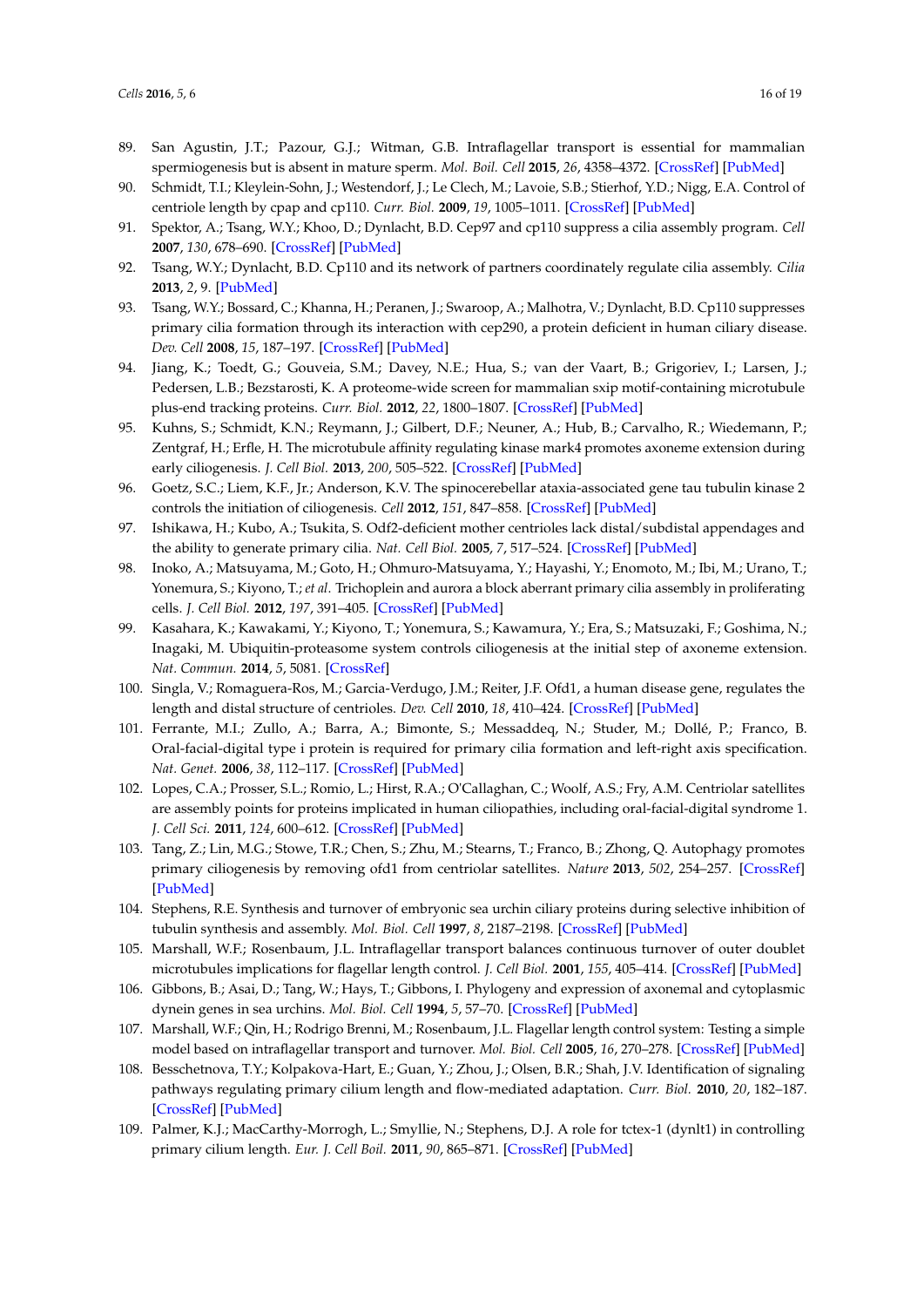- <span id="page-16-0"></span>110. Sharma, N.; Kosan, Z.A.; Stallworth, J.E.; Berbari, N.F.; Yoder, B.K. Soluble levels of cytosolic tubulin regulate ciliary length control. *Mol. Boil. Cell* **2011**, *22*, 806–816. [\[CrossRef\]](http://dx.doi.org/10.1091/mbc.E10-03-0269) [\[PubMed\]](http://www.ncbi.nlm.nih.gov/pubmed/21270438)
- <span id="page-16-1"></span>111. Wang, L.; Piao, T.; Cao, M.; Qin, T.; Huang, L.; Deng, H.; Mao, T.; Pan, J. Flagellar regeneration requires cytoplasmic microtubule depolymerization and kinesin-13. *J. Cell Sci.* **2013**, *126*, 1531–1540. [\[CrossRef\]](http://dx.doi.org/10.1242/jcs.124255) [\[PubMed\]](http://www.ncbi.nlm.nih.gov/pubmed/23418346)
- <span id="page-16-2"></span>112. Rosenbaum, J.L.; Witman, G.B. Intraflagellar transport. *Nat. Rev. Mol. Cell Biol.* **2002**, *3*, 813–825. [\[CrossRef\]](http://dx.doi.org/10.1038/nrm952) [\[PubMed\]](http://www.ncbi.nlm.nih.gov/pubmed/12415299)
- <span id="page-16-3"></span>113. Ou, G.; Koga, M.; Blacque, O.E.; Murayama, T.; Ohshima, Y.; Schafer, J.C.; Li, C.; Yoder, B.K.; Leroux, M.R.; Scholey, J.M. Sensory ciliogenesis in caenorhabditis elegans: Assignment of ift components into distinct modules based on transport and phenotypic profiles. *Mol. Biol. Cell* **2007**, *18*, 1554–1569. [\[CrossRef\]](http://dx.doi.org/10.1091/mbc.E06-09-0805) [\[PubMed\]](http://www.ncbi.nlm.nih.gov/pubmed/17314406)
- <span id="page-16-4"></span>114. Davis, R.E.; Swiderski, R.E.; Rahmouni, K.; Nishimura, D.Y.; Mullins, R.F.; Agassandian, K.; Philp, A.R.; Searby, C.C.; Andrews, M.P.; Thompson, S. A knockin mouse model of the bardet–biedl syndrome 1 m390r mutation has cilia defects, ventriculomegaly, retinopathy, and obesity. *Proc. Natl. Acad. Sci. USA* **2007**, *104*, 19422–19427. [\[CrossRef\]](http://dx.doi.org/10.1073/pnas.0708571104) [\[PubMed\]](http://www.ncbi.nlm.nih.gov/pubmed/18032602)
- 115. Berbari, N.F.; Lewis, J.S.; Bishop, G.A.; Askwith, C.C.; Mykytyn, K. Bardet–biedl syndrome proteins are required for the localization of g protein-coupled receptors to primary cilia. *Proc. Natl. Acad. Sci. USA* **2008**, *105*, 4242–4246. [\[CrossRef\]](http://dx.doi.org/10.1073/pnas.0711027105) [\[PubMed\]](http://www.ncbi.nlm.nih.gov/pubmed/18334641)
- <span id="page-16-17"></span>116. Jin, H.; White, S.R.; Shida, T.; Schulz, S.; Aguiar, M.; Gygi, S.P.; Bazan, J.F.; Nachury, M.V. The conserved bardet-biedl syndrome proteins assemble a coat that traffics membrane proteins to cilia. *Cell* **2010**, *141*, 1208–1219. [\[CrossRef\]](http://dx.doi.org/10.1016/j.cell.2010.05.015) [\[PubMed\]](http://www.ncbi.nlm.nih.gov/pubmed/20603001)
- <span id="page-16-5"></span>117. Mykytyn, K.; Mullins, R.F.; Andrews, M.; Chiang, A.P.; Swiderski, R.E.; Yang, B.; Braun, T.; Casavant, T.; Stone, E.M.; Sheffield, V.C. Bardet-biedl syndrome type 4 (bbs4)-null mice implicate bbs4 in flagella formation but not global cilia assembly. *Proc. Natl. Acad. Sci. USA* **2004**, *101*, 8664–8669. [\[CrossRef\]](http://dx.doi.org/10.1073/pnas.0402354101) [\[PubMed\]](http://www.ncbi.nlm.nih.gov/pubmed/15173597)
- <span id="page-16-6"></span>118. Berman, S.A.; Wilson, N.F.; Haas, N.A.; Lefebvre, P.A. A novel map kinase regulates flagellar length in chlamydomonas. *Curr. Biol.* **2003**, *13*, 1145–1149. [\[CrossRef\]](http://dx.doi.org/10.1016/S0960-9822(03)00415-9)
- 119. Burghoorn, J.; Dekkers, M.P.; Rademakers, S.; de Jong, T.; Willemsen, R.; Jansen, G. Mutation of the map kinase dyf-5 affects docking and undocking of kinesin-2 motors and reduces their speed in the cilia of caenorhabditis elegans. *Proc. Natl. Acad. Sci. USA* **2007**, *104*, 7157–7162. [\[CrossRef\]](http://dx.doi.org/10.1073/pnas.0606974104) [\[PubMed\]](http://www.ncbi.nlm.nih.gov/pubmed/17420466)
- <span id="page-16-7"></span>120. Wilson, N.F.; Lefebvre, P.A. Regulation of flagellar assembly by glycogen synthase kinase 3 in chlamydomonas reinhardtii. *Eukaryot. Cell* **2004**, *3*, 1307–1319. [\[CrossRef\]](http://dx.doi.org/10.1128/EC.3.5.1307-1319.2004) [\[PubMed\]](http://www.ncbi.nlm.nih.gov/pubmed/15470259)
- <span id="page-16-8"></span>121. Sirajuddin, M.; Rice, L.M.; Vale, R.D. Regulation of microtubule motors by tubulin isotypes and post-translational modifications. *Nat. Cell Biol.* **2014**, *16*, 335–344. [\[CrossRef\]](http://dx.doi.org/10.1038/ncb2920) [\[PubMed\]](http://www.ncbi.nlm.nih.gov/pubmed/24633327)
- <span id="page-16-9"></span>122. Pathak, N.; Obara, T.; Mangos, S.; Liu, Y.; Drummond, I.A. The zebrafish fleer gene encodes an essential regulator of cilia tubulin polyglutamylation. *Mol. Biol. Cell* **2007**, *18*, 4353–4364. [\[CrossRef\]](http://dx.doi.org/10.1091/mbc.E07-06-0537) [\[PubMed\]](http://www.ncbi.nlm.nih.gov/pubmed/17761526)
- <span id="page-16-10"></span>123. Kim, S.; Zaghloul, N.A.; Bubenshchikova, E.; Oh, E.C.; Rankin, S.; Katsanis, N.; Obara, T.; Tsiokas, L. Nde1-mediated suppression of ciliogenesis affects cell cycle re-entry. *Nat. Cell Biol.* **2011**, *13*, 351–360. [\[CrossRef\]](http://dx.doi.org/10.1038/ncb2183) [\[PubMed\]](http://www.ncbi.nlm.nih.gov/pubmed/21394081)
- <span id="page-16-11"></span>124. Maskey, D.; Marlin, M.C.; Kim, S.; Kim, S.; Ong, E.C.; Li, G.; Tsiokas, L. Cell cycle-dependent ubiquitylation and destruction of nde1 by cdk5-fbw7 regulates ciliary length. *EMBO J.* **2015**, *34*, 2424–2440. [\[CrossRef\]](http://dx.doi.org/10.15252/embj.201490831) [\[PubMed\]](http://www.ncbi.nlm.nih.gov/pubmed/26206584)
- <span id="page-16-12"></span>125. Takeishi, S.; Nakayama, K.I. Role of fbxw7 in the maintenance of normal stem cells and cancer-initiating cells. *Br. J. Cancer* **2014**, *111*, 1054–1059. [\[CrossRef\]](http://dx.doi.org/10.1038/bjc.2014.259) [\[PubMed\]](http://www.ncbi.nlm.nih.gov/pubmed/24853181)
- <span id="page-16-13"></span>126. Fujii, Y.; Yada, M.; Nishiyama, M.; Kamura, T.; Takahashi, H.; Tsunematsu, R.; Susaki, E.; Nakagawa, T.; Matsumoto, A.; Nakayama, K.I. Fbxw7 contributes to tumor suppression by targeting multiple proteins for ubiquitin-dependent degradation. *Cancer Sci.* **2006**, *97*, 729–736. [\[CrossRef\]](http://dx.doi.org/10.1111/j.1349-7006.2006.00239.x) [\[PubMed\]](http://www.ncbi.nlm.nih.gov/pubmed/16863506)
- <span id="page-16-14"></span>127. Nakayama, K.I.; Nakayama, K. Ubiquitin ligases: Cell-cycle control and cancer. *Nat. Rev. Cancer* **2006**, *6*, 369–381. [\[CrossRef\]](http://dx.doi.org/10.1038/nrc1881) [\[PubMed\]](http://www.ncbi.nlm.nih.gov/pubmed/16633365)
- <span id="page-16-15"></span>128. Wang, W.; Wu, T.; Kirschner, M.W. The master cell cycle regulator apc-cdc20 regulates ciliary length and disassembly of the primary cilium. *eLife* **2014**, *3*, e03083. [\[CrossRef\]](http://dx.doi.org/10.7554/eLife.03083) [\[PubMed\]](http://www.ncbi.nlm.nih.gov/pubmed/25139956)
- <span id="page-16-16"></span>129. Miyamoto, T.; Porazinski, S.; Wang, H.; Borovina, A.; Ciruna, B.; Shimizu, A.; Kajii, T.; Kikuchi, A.; Furutani-Seiki, M.; Matsuura, S. Insufficiency of bubr1, a mitotic spindle checkpoint regulator, causes impaired ciliogenesis in vertebrates. *Hum. Mol. Genet.* **2011**. [\[CrossRef\]](http://dx.doi.org/10.1093/hmg/ddr090) [\[PubMed\]](http://www.ncbi.nlm.nih.gov/pubmed/21389084)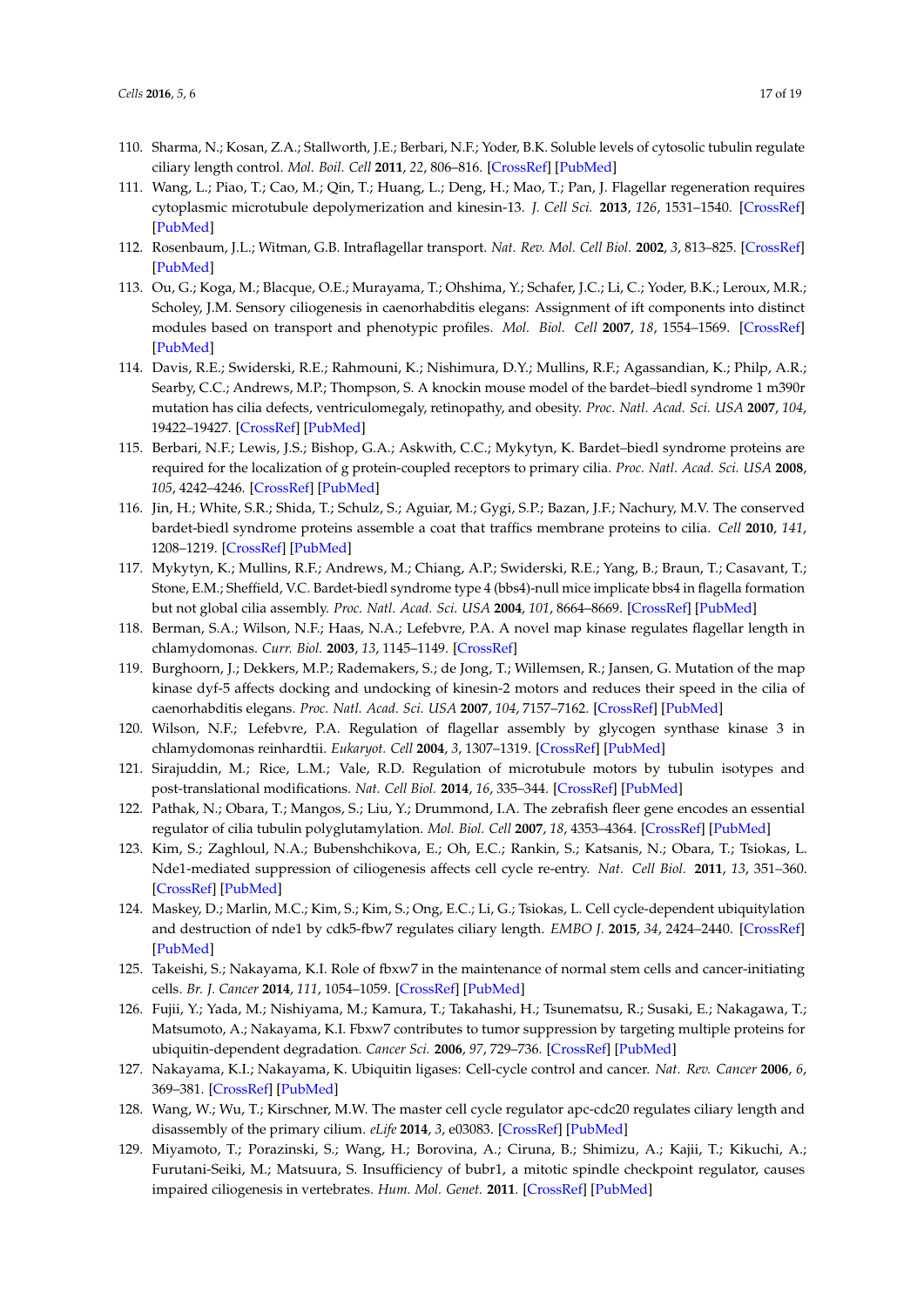- <span id="page-17-0"></span>130. Donaldson, J.G.; Jackson, C.L. Arf family g proteins and their regulators: Roles in membrane transport, development and disease. *Nat. Rev. Mol. Cell Boil.* **2011**, *12*, 362–375. [\[CrossRef\]](http://dx.doi.org/10.1038/nrm3117) [\[PubMed\]](http://www.ncbi.nlm.nih.gov/pubmed/21587297)
- 131. Lim, Y.S.; Chua, C.E.L.; Tang, B.L. Rabs and other small gtpases in ciliary transport. *Biol. Cell* **2011**, *103*, 209–221. [\[CrossRef\]](http://dx.doi.org/10.1042/BC20100150) [\[PubMed\]](http://www.ncbi.nlm.nih.gov/pubmed/21488838)
- <span id="page-17-1"></span>132. Li, Y.; Ling, K.; Hu, J. The emerging role of arf/arl small gtpases in cilia and ciliopathies. *J. Cell. Biochem.* **2012**, *113*, 2201–2207. [\[CrossRef\]](http://dx.doi.org/10.1002/jcb.24116) [\[PubMed\]](http://www.ncbi.nlm.nih.gov/pubmed/22389062)
- <span id="page-17-2"></span>133. Li, Y.; Wei, Q.; Zhang, Y.; Ling, K.; Hu, J. The small gtpases arl-13 and arl-3 coordinate intraflagellar transport and ciliogenesis. *J. Cell Biol.* **2010**, *189*, 1039–1051. [\[CrossRef\]](http://dx.doi.org/10.1083/jcb.200912001) [\[PubMed\]](http://www.ncbi.nlm.nih.gov/pubmed/20530210)
- <span id="page-17-3"></span>134. Fan, Y.; Esmail, M.A.; Ansley, S.J.; Blacque, O.E.; Boroevich, K.; Ross, A.J.; Moore, S.J.; Badano, J.L.; May-Simera, H.; Compton, D.S. Mutations in a member of the ras superfamily of small gtp-binding proteins causes bardet-biedl syndrome. *Nat. Genet.* **2004**, *36*, 989–993. [\[CrossRef\]](http://dx.doi.org/10.1038/ng1414) [\[PubMed\]](http://www.ncbi.nlm.nih.gov/pubmed/15314642)
- <span id="page-17-4"></span>135. Larkins, C.E.; Aviles, G.D.G.; East, M.P.; Kahn, R.A.; Caspary, T. Arl13b regulates ciliogenesis and the dynamic localization of shh signaling proteins. *Mol. Biol. Cell* **2011**, *22*, 4694–4703. [\[CrossRef\]](http://dx.doi.org/10.1091/mbc.E10-12-0994) [\[PubMed\]](http://www.ncbi.nlm.nih.gov/pubmed/21976698)
- <span id="page-17-5"></span>136. Wiens, C.J.; Tong, Y.; Esmail, M.A.; Oh, E.; Gerdes, J.M.; Wang, J.; Tempel, W.; Rattner, J.B.; Katsanis, N.; Park, H.-W. Bardet-biedl syndrome-associated small gtpase arl6 (bbs3) functions at or near the ciliary gate and modulates wnt signaling. *J. Biol. Chem.* **2010**, *285*, 16218–16230. [\[CrossRef\]](http://dx.doi.org/10.1074/jbc.M109.070953) [\[PubMed\]](http://www.ncbi.nlm.nih.gov/pubmed/20207729)
- <span id="page-17-6"></span>137. Pigino, G.; Geimer, S.; Lanzavecchia, S.; Paccagnini, E.; Cantele, F.; Diener, D.R.; Rosenbaum, J.L.; Lupetti, P. Electron-tomographic analysis of intraflagellar transport particle trains in situ. *J. Cell Biol.* **2009**, *187*, 135–148. [\[CrossRef\]](http://dx.doi.org/10.1083/jcb.200905103) [\[PubMed\]](http://www.ncbi.nlm.nih.gov/pubmed/19805633)
- <span id="page-17-7"></span>138. Cevik, S.; Hori, Y.; Kaplan, O.I.; Kida, K.; Toivenon, T.; Foley-Fisher, C.; Cottell, D.; Katada, T.; Kontani, K.; Blacque, O.E. Joubert syndrome arl13b functions at ciliary membranes and stabilizes protein transport in caenorhabditis elegans. *J. Cell Biol.* **2010**, *188*, 953–969. [\[CrossRef\]](http://dx.doi.org/10.1083/jcb.200908133) [\[PubMed\]](http://www.ncbi.nlm.nih.gov/pubmed/20231383)
- <span id="page-17-8"></span>139. Quarmby, L.M.; Parker, J.D. Cilia and the cell cycle? *J. Cell Biol.* **2005**, *169*, 707–710. [\[CrossRef\]](http://dx.doi.org/10.1083/jcb.200503053) [\[PubMed\]](http://www.ncbi.nlm.nih.gov/pubmed/15928206)
- <span id="page-17-9"></span>140. Pugacheva, E.N.; Jablonski, S.A.; Hartman, T.R.; Henske, E.P.; Golemis, E.A. Hef1-dependent aurora a activation induces disassembly of the primary cilium. *Cell* **2007**, *129*, 1351–1363. [\[CrossRef\]](http://dx.doi.org/10.1016/j.cell.2007.04.035) [\[PubMed\]](http://www.ncbi.nlm.nih.gov/pubmed/17604723)
- <span id="page-17-11"></span>141. Kinzel, D.; Boldt, K.; Davis, E.E.; Burtscher, I.; Trumbach, D.; Diplas, B.; Attie-Bitach, T.; Wurst, W.; Katsanis, N.; Ueffing, M.; *et al*. Pitchfork regulates primary cilia disassembly and left-right asymmetry. *Dev. Cell* **2010**, *19*, 66–77. [\[CrossRef\]](http://dx.doi.org/10.1016/j.devcel.2010.06.005) [\[PubMed\]](http://www.ncbi.nlm.nih.gov/pubmed/20643351)
- <span id="page-17-10"></span>142. Li, A.; Saito, M.; Chuang, J.Z.; Tseng, Y.Y.; Dedesma, C.; Tomizawa, K.; Kaitsuka, T.; Sung, C.H. Ciliary transition zone activation of phosphorylated tctex-1 controls ciliary resorption, s-phase entry and fate of neural progenitors. *Nat. Cell Biol.* **2011**, *13*, 402–411. [\[CrossRef\]](http://dx.doi.org/10.1038/ncb2218) [\[PubMed\]](http://www.ncbi.nlm.nih.gov/pubmed/21394082)
- <span id="page-17-12"></span>143. Lee, K.H.; Johmura, Y.; Yu, L.R.; Park, J.E.; Gao, Y.; Bang, J.K.; Zhou, M.; Veenstra, T.D.; Kim, B.Y.; Lee, K.S. Identification of a novel wnt5a–ck1ε–dvl2–plk1-mediated primary cilia disassembly pathway. *EMBO J.* **2012**, *31*, 3104–3117. [\[CrossRef\]](http://dx.doi.org/10.1038/emboj.2012.144) [\[PubMed\]](http://www.ncbi.nlm.nih.gov/pubmed/22609948)
- <span id="page-17-13"></span>144. Cao, M.; Li, G.; Pan, J. Regulation of cilia assembly, disassembly, and length by protein phosphorylation. *Methods Cell Biol.* **2009**, *94*, 333–346. [\[PubMed\]](http://www.ncbi.nlm.nih.gov/pubmed/20362099)
- <span id="page-17-14"></span>145. Jacoby, M.; Cox, J.J.; Gayral, S.; Hampshire, D.J.; Ayub, M.; Blockmans, M.; Pernot, E.; Kisseleva, M.V.; Compere, P.; Schiffmann, S.N.; *et al*. Inpp5e mutations cause primary cilium signaling defects, ciliary instability and ciliopathies in human and mouse. *Nat. Genet.* **2009**, *41*, 1027–1031. [\[CrossRef\]](http://dx.doi.org/10.1038/ng.427) [\[PubMed\]](http://www.ncbi.nlm.nih.gov/pubmed/19668215)
- <span id="page-17-15"></span>146. Bielas, S.L.; Silhavy, J.L.; Brancati, F.; Kisseleva, M.V.; Al-Gazali, L.; Sztriha, L.; Bayoumi, R.A.; Zaki, M.S.; Abdel-Aleem, A.; Rosti, R.O.; *et al*. Mutations in inpp5e, encoding inositol polyphosphate-5-phosphatase e, link phosphatidyl inositol signaling to the ciliopathies. *Nat. Genet.* **2009**, *41*, 1032–1036. [\[CrossRef\]](http://dx.doi.org/10.1038/ng.423) [\[PubMed\]](http://www.ncbi.nlm.nih.gov/pubmed/19668216)
- <span id="page-17-16"></span>147. Rasi, M.Q.; Parker, J.D.; Feldman, J.L.; Marshall, W.F.; Quarmby, L.M. Katanin knockdown supports a role for microtubule severing in release of basal bodies before mitosis in chlamydomonas. *Mol. Biol. Cell* **2009**, *20*, 379–388. [\[CrossRef\]](http://dx.doi.org/10.1091/mbc.E07-10-1007) [\[PubMed\]](http://www.ncbi.nlm.nih.gov/pubmed/19005222)
- <span id="page-17-17"></span>148. Parker, J.D.; Hilton, L.K.; Diener, D.R.; Qasim Rasi, M.; Mahjoub, M.R.; Rosenbaum, J.L.; Quarmby, L.M. Centrioles are freed from cilia by severing prior to mitosis. *Cytoskeleton* **2010**, *67*, 425–430. [\[CrossRef\]](http://dx.doi.org/10.1002/cm.20454) [\[PubMed\]](http://www.ncbi.nlm.nih.gov/pubmed/20506243)
- <span id="page-17-18"></span>149. McNally, F.J.; Vale, R.D. Identification of katanin, an atpase that severs and disassembles stable microtubules. *Cell* **1993**, *75*, 419–429. [\[CrossRef\]](http://dx.doi.org/10.1016/0092-8674(93)90377-3)
- <span id="page-17-19"></span>150. Sudo, H.; Baas, P.W. Acetylation of microtubules influences their sensitivity to severing by katanin in neurons and fibroblasts. *J. Neurosci.* **2010**, *30*, 7215–7226. [\[CrossRef\]](http://dx.doi.org/10.1523/JNEUROSCI.0048-10.2010) [\[PubMed\]](http://www.ncbi.nlm.nih.gov/pubmed/20505088)